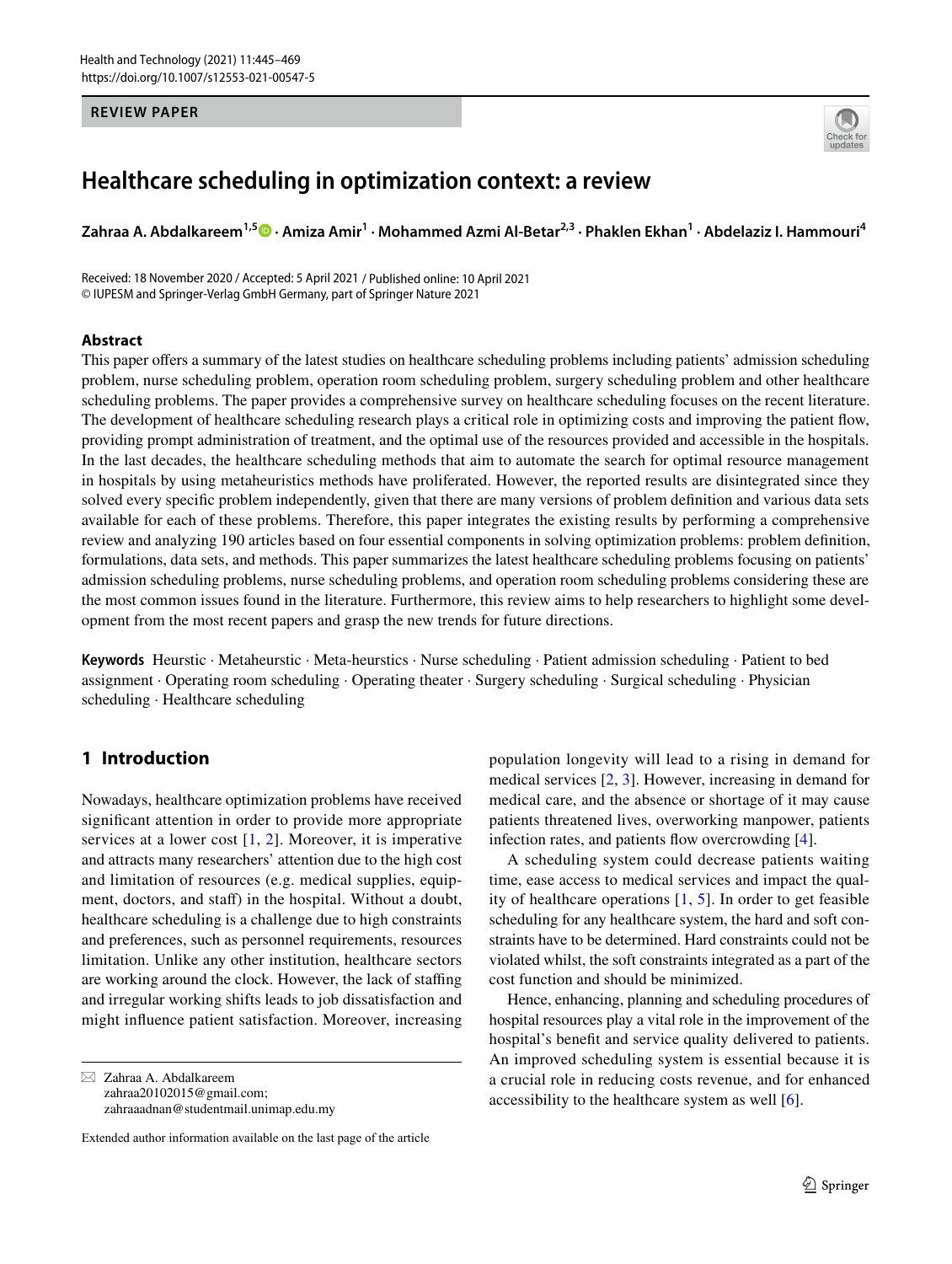<span id="page-1-0"></span>



In recent years, many reviews have been conducted in healthcare scheduling considering the different scopes. for instance, healthcare scheduling based data mining is discussed in [[7\]](#page-21-6). The author provides a systematic review of the literature that reflects an industrial engineering approach to healthcare scheduling with an emphasis on the behaviour of the patients' role in scheduling. An integrated hospital scheduling issue has been reviewed in [[8\]](#page-21-7). The review has been done based on collects scientific papers related to integrated hospital scheduling problems published between 1995 and 2016. In addition, operational research applicable to healthcare was surveyed in [\[2](#page-21-1)]. One of the major contributions of this work is to cover recent improvement issues in this area. In addition, there are several review papers dealing with healthcare scheduling that include part of scheduling issues such as [\[9](#page-21-8)], resource scheduling, operating room scheduling [\[10](#page-21-9), [11](#page-21-10)], and outpatient appointment scheduling [[12\]](#page-21-11).

Our contribution in this review paper is to compare and analyze all scientific work between 2010 -2020 in optimization-based healthcare scheduling, focusing on metaheuristic approaches. We investigate several versions of problem definitions in the research of patient admission scheduling. Furthermore, we also review the works available in solving other healthcare scheduling, including nurse scheduling problems and operating room scheduling/surgical scheduling. Our review work centered around patient admission scheduling research, nurse scheduling problems, and operating room scheduling/surgical scheduling, considering these problems are the most studied healthcare scheduling problems as described in Fig. [1](#page-1-0) and [2](#page-2-0).

We cover several articles written in English and published in peer reviewed journals, searched the databases covering several disciplines such as, Scopus, Google scholar for relevant papers using combinations of relevant keywords such as "nurse scheduling", "nurse rostering", "patient admission scheduling", "patient to bed assignment", "operating room scheduling", "operating theater", "surgery scheduling", "surgical scheduling", "physician scheduling", and healthcare scheduling with "heurstic" or "metaheurstics" "meta-heurstics". For each article found, we performed a forward and backward search to find additional manuscripts. We limited the review to papers that are written in English and are published from 2010 to 2020 (see Fig. [1\)](#page-1-0). The search procedure resulted in a set of 190 articles (see Fig[.2\)](#page-2-0), we included papers that described the scheduling technique in healthcare, an overview of healthcare scheduling process which covers in this survey. We also included all papers that described the effects of metaheuristics in scheduling healthcare decision-making in an optimization context.

The organization of this survey is based on recent research papers which provide optimization-based for the most common healthcare scheduling problems including definition and formulations, data sets, methods. The major part of the paper discussed the patient admission scheduling, considering the recent problem found in the literature. We also reviewed the problems in allocating nurse to shift; and scheduling of operating room and surgery.

The importance and growth in using these optimization methods revealed very effective results when used for healthcare scheduling problem. However, it is still possible to improve the outcomes generated by present studies. Thus the research trends can be directed to investigate the applicability of other optimization methods for healthcare scheduling problems. This review has been analyzed based on optimization technique which especially based on heuristics, metaheuristic, hybrid metaheuristic to address any healthcare scheduling problem such as patient admission, nurse scheduling/rostering, operating room scheduling/surgery scheduling, etc (see Table [1\)](#page-2-1).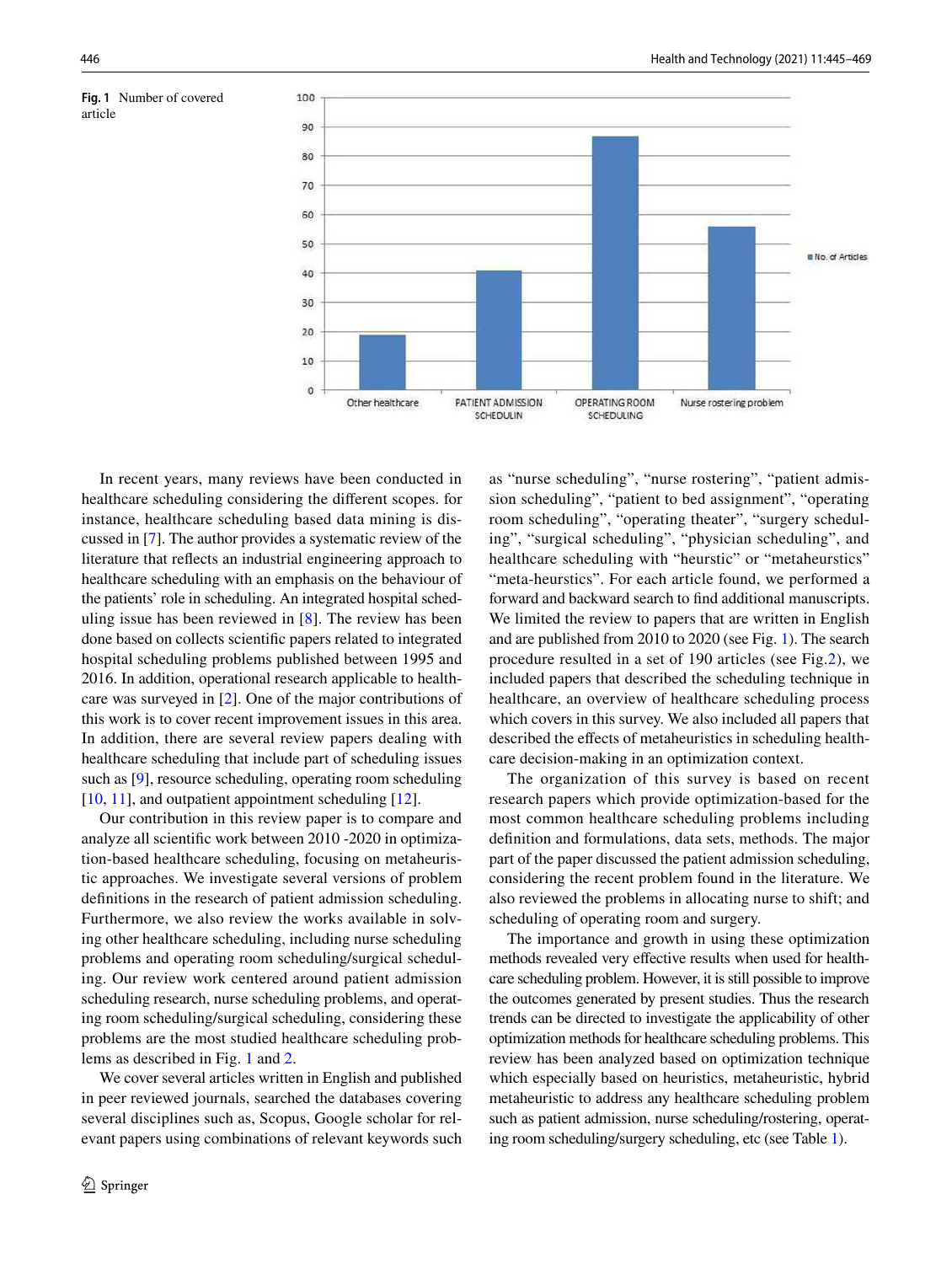

<span id="page-2-0"></span>**Fig. 2** Healthcare scheduling papers between 2010-2020

Thereby, we achieve a better understanding of this spectrum, point out some development from the most recent papers, summarise some of the existing methods and grasp the new trends for future directions in this field. The organization of the paper is as the following. Section [2](#page-2-2) discusses patient admission scheduling problems, definition, versions, formulation, and data sets. Then, it is followed by Section [3,](#page-11-0) which describes the nurse rostering problem. Section [4](#page-13-0) presents an operating room scheduling problem, and Section [5](#page-19-0) briefly discusses other different healthcare optimization problems and solutions. Finally, Section [6](#page-20-0) comprises the the conclusion and future work directions.

<span id="page-2-1"></span>**Table 1** Other healthcare problem in optimization context

| Healthcare problems          | Scopus | Google<br>scholar |
|------------------------------|--------|-------------------|
| Physician scheduling problem | 14     |                   |
| Home healthcare problem      | 20     | 21                |
| Telemedicine                 | 6      | 3                 |

### <span id="page-2-2"></span>**2 Patient admission scheduling problem (PASP)**

The Patient Admission Scheduling (PASP) is referred to assign patients to room in the hospital over a time horizons [[13\]](#page-21-12). Patient admission scheduling is combinatorial optimisation problem that is gaining a researchers concern in the healthcare career. PASP support a decision makers at various level such as long term (strategic level), med-term (tactical level), and short-term (operational level) in the healthcare institutes [[14\]](#page-21-13), which determine whether the hospital's resources is ready for accepting patients through satisfactory services.

### **2.1 Definition of patient admission scheduling problem (PASP)**

The Patient Admission Scheduling (PASP) is a problem of scheduling patients within certain time slots in the hospital to maximize both management competency, and patient comfort and safety, in addition to enhancing medical care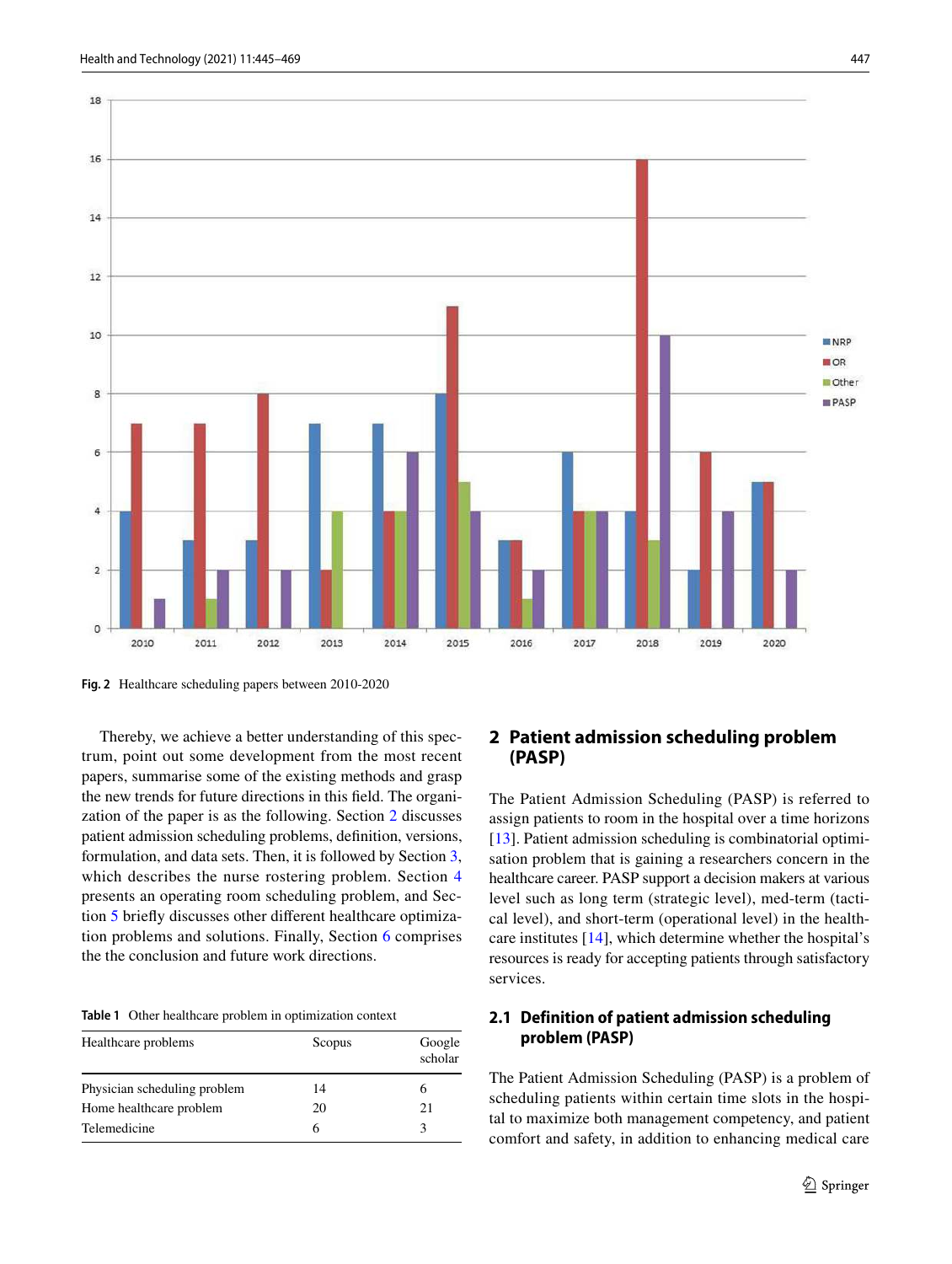in the hospital. Patient admission scheduling problem is a complex combinatorial problem [[15](#page-21-14)]. Since the problem is first formulated in  $[16]$  $[16]$ , its solution enables the scheduling of patients allocated to specific beds in particular relevant departments, fulfilling in an optimal way to the needs of the patients and ensures all the required medical restrictions. Usually, the assignment of patients to beds is executed by a centralized admission office, by contacting the departments several days prior for efficient patient admission. Some hospitals control the admission of their patients without a central admission office, leaving the admission responsibility to the various respective departments. As in the second case, an absence of the overall knowledge and information of the departments may cause in not being occupied optimally. There could be shortage of beds available for patients in some departments, but extra beds in other departments.

### **2.2 PASP Formulation**

First, the Patient Admission Scheduling version (1) also called (original problem) has been introduced by [\[17](#page-21-16)], which entails the supposition that the dates for admission and discharge are prior knowledge. In addition, each patient should occupy at least one bed for a certain duration of time. The basic terminology of the problem can be described in the following:

- 1. Nigh: The variables representing time horizon for individual patient located in the hospital
- 2. Admitted patients are patients that are effectively admitted to the hospital and are assigned to a room and a bed.
- 3. Patient: A person requiring healthcare in a hospital and must be allocated a bedroom with a determined date of admission and discharge.
- 4. Room: Every department possesses its specific room, where each room possesses its specific capacity dependent upon the number of beds in it, which may be in the form of single/twin/ward beds.
- 5. Specialism: Every individual department in the hospital is determined by a single or additional treatment. Furthermore, individual rooms belonging to a specific department possesses its own specific level of treatment ranging from (1-3) dependent upon specific patient case.
- 6. Transfer: Moving admitted patient from room to another during her/his stay.

The problems faced in the original version of PASP are the adherence to some of the constraints, which is to break them up into hard and soft constraints categories, depending on the level of impact on the patients. The patient admission scheduling problem constraints (original PASP) is as follwing:

<span id="page-3-1"></span>**Table 2** Soft constraints weight [[17](#page-21-16)]

| Constraints                                                             | Corre-<br>sponding<br>weight |
|-------------------------------------------------------------------------|------------------------------|
| Mandatory room properties                                               | 5.0                          |
| Patient age should obey the maximum or minimum age<br>of the department | 10                           |
| Preferred room properties                                               | 2.0                          |
| Preferred room category                                                 | 0.8                          |
| Department specialism                                                   | 1.0                          |
| Transfer rate                                                           | 11                           |

- $-$  HC1: The availability of the room  $(R_j)$ .
- $-$  HC2: Admission $AD_i$ , discharge date  $DD_i$ , and time horizon for the elective patient should be fixed, and unchangeable.
- HC3: Time horizon should be continuous.
- HC4: Two patients  $(P_{i1}, P_{i2})$  cannot be allocated in the same bed at the same time horizons.
- HC5: Gender schema should be carried out.
- HC6: The patient should be allocated to a department which is is acceptable to his/her age.
- HC7: Mandatory room properties should be available in the assignment rooms.
- HC8: Quarantine policy for some patients who need to be isolated, according to their illness requirement.

Furthermore, the soft constraints for this problem could be summarized as follow:

– SC1:Room preference, which indicates the patient preference regarding room capacity such as(single, double, ward, etc). These constraints might be considered, otherwise they should be penalized (Table [3\)](#page-3-0) for the weight penalty.

<span id="page-3-0"></span>**Table 3** Default values of the weights of the cost components [\[18\]](#page-21-17)

| Cost component                     | Accounting                            | Value |
|------------------------------------|---------------------------------------|-------|
| Missing room equipment (PRC1)      | per day, per patient                  | 20    |
| Unsatisfied room preference (PRC2) | per day, per patient                  | 10    |
| Partial specialty level (PRC3)     | per day, per patient                  | 20    |
| Unsatisfied gender policy (PRC4)   | per day, per patient                  | 10    |
| Transfer (Tr)                      | per patient                           | 100   |
| Delay (De)                         | per day, per patient,<br>per priority | 5     |
| Overcrowd Risk (Ri)                | per patient                           | 1     |
| Idle Operating Room Slots (IOS)    | per minute                            | 10    |
| Idle Room Capacity (IR)            | per day, per bed                      | 20    |
| Overtime (ORO and ORTO)            | per minute                            | 3     |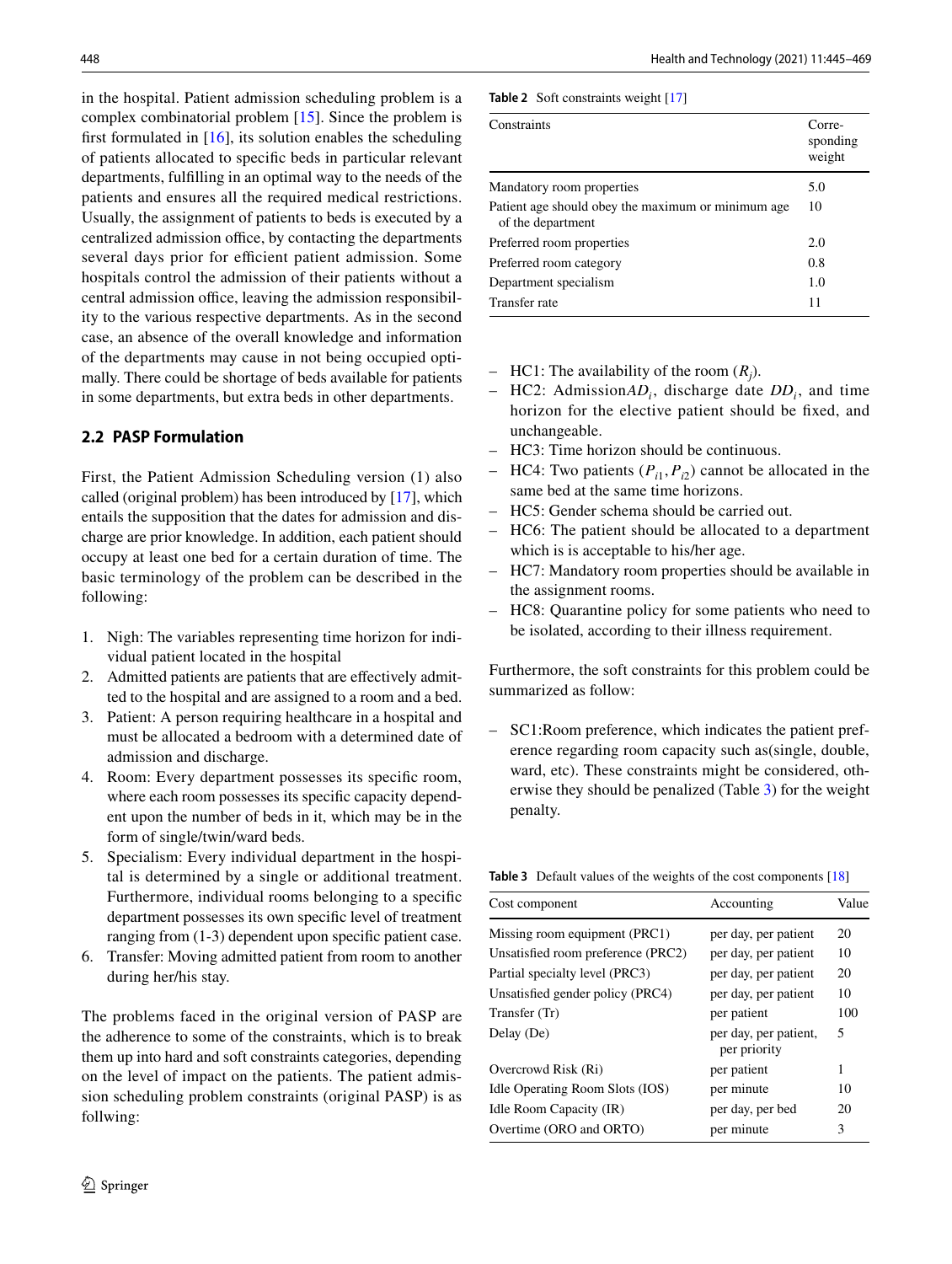- SC2: Preferred room properties, which represented some medical equipment in the department, and staff such as nurses.
- SC3: Degree of specialism, in some cases, patients preferred to get medical treatment in departments that have highest degree of specialism.
- SC4: Needed properties, some patients should assigned to a room with special equipment's. This constraints is related to HC7.
- SC5: Transfer, the unplanned transfers should be minimised.

All soft constraints should be satisfied as much as possible, and sometimes impossible to satisfy all the soft constraints. Otherwise, could be penalized the solution, the weight for each those constraints is as the following Table [2](#page-3-1).

The objective function of Patient Admission Scheduling (PASP) is to minimize all soft constraints, while satisfying the patients preferences, and respecting all the hard constraints to the problem, in order to obtain feasible solutions.

### **2.2.1 Patient admission scheduling problem under uncertainty (PASU) version 2**

The PASU version involve in allocating room for each patient upon a number of days equal to her/his stay period, starting in a day, not before the planned admission. The extended version from PASP was proposed and formulated by [[13\]](#page-21-12), However, it included several real-world features, such as the presence of emergency patients, uncertainty in stay lengths; and the possibility of delaying admissions. The problem formulation considered many attributes in order to develop medical service in the hospital. It takes into consideration the possibility that a patient's stay can be extended. The patient's extended stay might affect the room scheduling, and this may lead to overcrowding. The PASU problem have several basic concepts [[13](#page-21-12)]:

- Day (planning horizon) : This entails the measurement of time and is to denote the duration of the determined stay of individual patient in the hospital; the set of sequential days taken into account in the problem is termed as the planning horizon.
- Patient: A patient is the person who needs specific treatments in the hospital and is required to stay in the hospital, the duration of the stay should be continuous. In addition, two kinds of patients have been used in this version, inpatients who are already admitted to the hospital, and a new patients, new patient refers to a patient who will be admitted.
- Room/Department: Each room in the hospital belongs to specific department depending on the patient's needs.

Every room in the hospital can be a single, twin room, or a ward. The capacity of a room depends on the number of beds available. A patient may want to occupy a specific room capacity, but might need to pay extra.

- Specialism: Every patient in the hospital needs a specific treatment. Thus, the management office in the hospital should distribute the patients according to their diseases. However, a specific departments may be considered as fully, partially qualified, or not qualified for the patients. It is considered as unreasonable to schedule a patient to a non-qualified department for the treatment of the patient's disease; whereas, allocating a patient to a partially qualified department is acceptable. However this might maximize the cost function.
- Room Feature: The quality in the room is depends on its feature. Some of room have additional features such as oxygen, telemetry, nitrogen, and television. Some patients need/prefer certain specific features which are case-dependent. Assigning a patient to a room without considering the needs is deemed to be an unfeasible solution, whereas missing the desired features will maximize the objective function depending on the weight value of this element.
- Room Gender Policy: Every individual room has a gender policy. There are four policies (SG, Fe, Ma, All). Fe: is for female patients only; Ma: is for male patients only; SG: both genders can be accepted. But in the same day should be from the same gender. All: the same gender can be accepted at the same time, for example (intensive care).
- Age Policy: Certain departments have age limits. For example; the pediatrics department accepts patients ranging from 0 to 12. PASU involved hard and soft constraints and have to be met. In this problem **Department Specialism (DS)**, **Room Features (RF)**, they are hard for the missing qualification, or needed features, but soft for partial qualification and the desired feature. The hard constraints are:
	- HC1: Room capacity (RC), allocating two patients at the same bed simultaneously make the solution infeasible.
	- HC2: Patient Age (PA), patients should be assigned to a department that accept his/her age.

The soft constraints are:

- SC1: Room Gender (RG), gender policy room should be fulfilled.
- SC2: Room Preference (RP), patient prefer to be allocated room with special preference.
- SC3: Transfer (Tr), transfer inpatient from room to another during her stay is undesirable.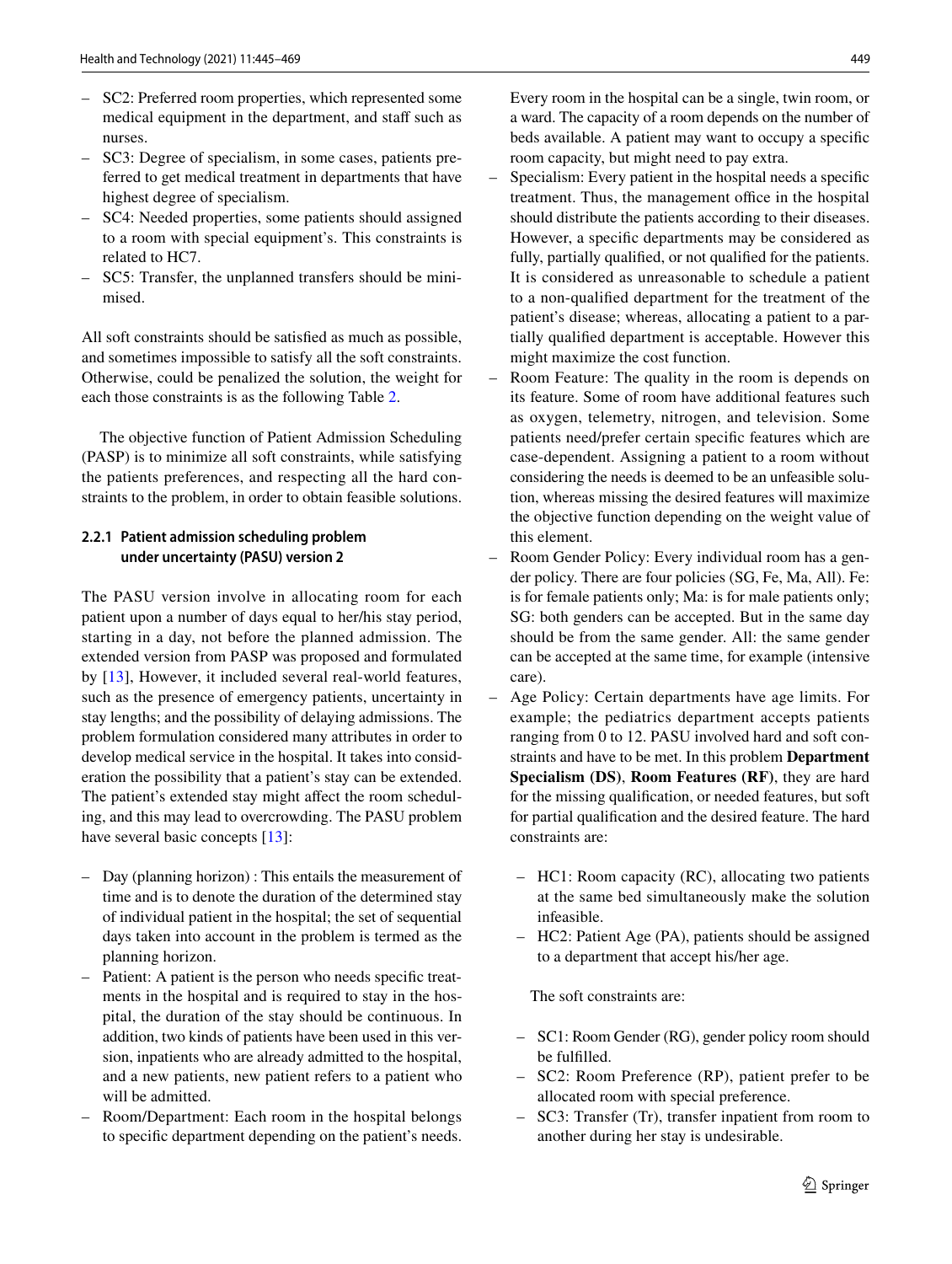- Delay (De): delay patients admission.
- Overcrowd Risk (OR): calculated a number of patients who have been allocated for each room and take the certain, potential attend overstay length of some patients, and capacity of the room.

 All soft constraints have been correlated with weights, based on its importance to the patients. The highest weight is associated with SC3, transfer patients are adding (100) to the objective function, the second-highest weight is for SC1, which is related to the gender policy for the patients, it is weighted (50) adding to the cost. The rest are Department specialism, Room feature is weighted (20), while Room Preference is (20). Finally, Delay (De) is (2), and Overstay Risk is weighted (1).

### **2.3 PASU formulation in mathematics**

The mathematical formulation for PASU is described and formulated by [\[13](#page-21-12)], and for self- integration for this paper, we introduce the mathematical formulation here.

- 1. *P*: is a set of all patients.
- 2.  $P_F$  is a set of female.  $P_M$  is a set of male patients. Where  $P_F \bigcup P_M = P$ .
- 3.  $P_H$  is a set of in-patients and  $r_p$  is the room occupied by in-patient where  $p \in P_H$
- 4. *D*: is a set of days.
- 5. *R*: the set of rooms and  $c_r$  is the capacity of room  $r \in R$ .
- 6. *RSG* : the subset of rooms with policy *SG*. Additionally we have
- 7. *D<sub>p</sub>*: is a set of days in which a patient  $p \in P$  is present in the hospital.
- 8.  $P_d$ : is a set of patients present in day  $d$  (i.e., set of patients *p* such that  $d \in D_p$ ). The main decision variables are the following:

*xp*,*r* : 1 if patient *p* is assigned to room *r*, And 0 if not. The constraints on the *x* variables are:

$$
\sum_{r \in R} x_{p,r} = 1, \forall p \in P
$$
\n<sup>(1)</sup>

$$
\sum_{p \in P_d} x_{p,r} \le c_r, \forall d \in D, r \in R
$$
\n<sup>(2)</sup>

$$
x_{p,r} \le A_{p,r} \forall p \in P, r \in R
$$
\n<sup>(3)</sup>

The equations describes how the constraints are defined in PASU, equation (1) explains how the patient is assigned to the specified room, while equation (2) ensure the capacity of the room does not exceed the limits (*RC*). Finally, equation (3) provides against infeasible assignments for patient-room

unsuitability (PRS). The variable *x* represents the search space of the problem. There are other variables to describe the components of the objective function *F*. The variables for the Room Preference (*RP*) management component is shown in the mathematical expression below:

- $f_{r,d}, m_{r,d}$ :1 if there is one female at least (resp.male) patient in room *r* in day *d*,0 otherwise.
- $b_{r,d}$ :1 if there is both male and female patients in room *r* in day *d*,0 otherwise. These new variables are related to the x and to each other by the following constraints:

$$
f_{r,d}, \ge x_{p,r} \forall p \in P_f, r \in R, d \in D_p \tag{4}
$$

$$
m_{r,d}, \ge x_{p,r} \forall p \in P_m, r \in R, d \in D_p \tag{5}
$$

$$
b_{r,d} \ge m_{r,d} + f_{r,d} - 1, \forall r \in R, d \in D
$$
 (6)

As well as the equation (4), and (5) establishing relation between the auxiliary variables *f* and *m* to *x*, stating that when there is a female (resp.male) patient in room, then all the *f* (resp.male) variables corresponding to the days  $d \in$ *Dp* must be set to 1, whereas, constraints (*d*) relate both *m* and *f* to *b*, in the way that if *m* and *f* are  $= 1$  then *b* must be 1. For the constraint (OR) overcrowd risk components the modeling is as follow:

 $y_{r,d}$ :1 if room *r* risks to be overcrowded in day *d*, 0 otherwise. So as to define the constraints that have relating *y* variables to *x*, the following definition will complete the mathematical expression.  $p_d$ : is a set of patients that are possible to attend to hospital in day *d*, which are the patients that existing in day *d* plus those present in day *d* − 1 with the risk of overstay. |*Z*| :the cardinally of a set *Z*. and *z̄*:the complement of variable *z*. The constraints relating *y* to *x* are the following:

$$
\sum_{p \in P_d^+} x_{p,r}^- \ge \left( \left| P_d^+ \right| - c_r \right) \cdot \left( 1 - y_{r,d} \right) \forall d \in D, r \in R
$$
\n<sup>(7)</sup>

It's worth noting when  $y_{r,d} = 1$  the variables  $x_{p,r}$  can be any value. On the contrary, when  $y_{r,d} = 0$  then at  $\left| P_d^+ \right| - c$ , of the *x* include should take the value 0. Additionally the objective function can computed as follow:

$$
F = F_{PRC} + F_{RG} + F_{OR}
$$
\n<sup>(8)</sup>

The components of the objective function *PRC*,*RG*,and *OR* is defined as follow:

$$
F_{PRC} = \sum_{p \in P, r \in R} C_{p,r} X_{p,r} \cdot \left| D_p \right| \tag{9}
$$

$$
F_{RG} = \sum_{r \in R_{SG}, d \in D} W_{RG}.b_{r,d} \tag{10}
$$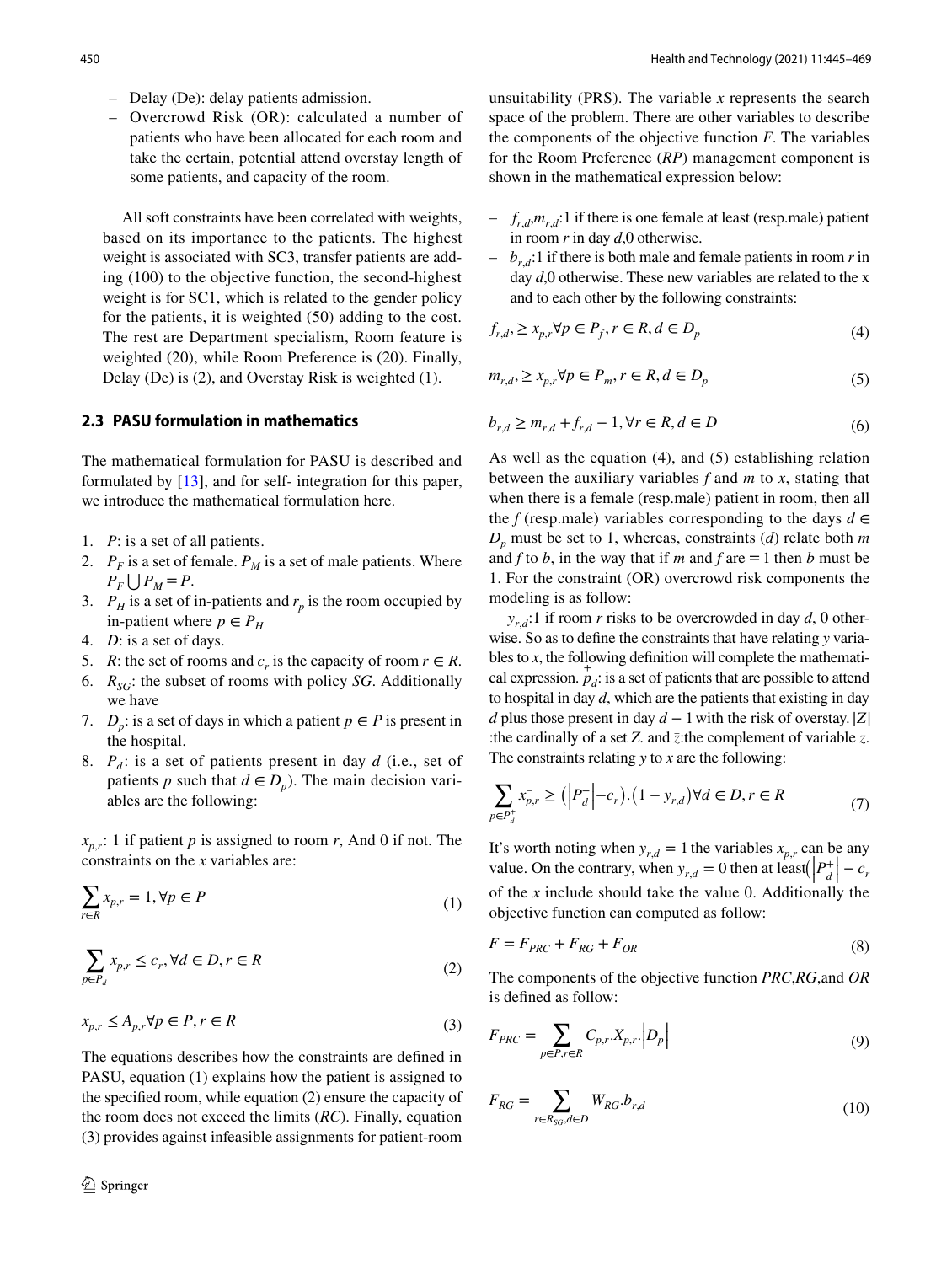$$
F_{OR} = \sum_{r \in R, d \in D} W_{OR} \cdot y_{r,d} \tag{11}
$$

The equation (9) calculates the cost for patient-room assignment, while equation (10) calculates the number of rooms occupied by both male and female patients. The last equation (11) assesses the overcrowd risk. The PASU problem is modeled as Integer Linear Programming (ILP). In addition, it can be implemented in any general purpose Integer Programming IP solver. In general the problem is modeled as three dimensional matrix of decision variables  $z$ ,  $z_{p,r,d} = 0$ if and only if patient *p* is in room *r* in day *d*. It is worth mentioning that the  $1's$  in the matrix  $z$  are consecutive, and its equal to patients stay length.

### **2.4 Dynamic patient admission scheduling with operating room constraints, flexible horizons, and patient delay (version 3)**

This version of patient admission scheduling problem engaged with operating room scheduling [[18\]](#page-21-17), it is presented into two phases, patients admission constraints phase, and operating room constraints phase.

**The basic concept of the first phase is as following** [\[18](#page-21-17)]:

- **Patients**: Is the main component in this problem, and the patient should have an admission and discharge date, the duration between the admission and discharge date is termed as the *length of stay (LoS)*. Some patients may need to extend their stay in the hospital, because of their situation, and these extension is termed as *overstay risk*.
- **Day**: A day is a unit specifying the time spent by the patients in the hospital, where each patient should spent a few continuous days. These days are termed as a planning horizon.
- **Room**: A room belongs to a department, the quantity of beds that can occupy a room is termed as capacity (typically one, two, four rooms, or a ward). The room may have properties such as oxygen, nitrogen, telemetry, and TV). These properties may become preferences or patients' requirements.
- **Specialty/Specialism**: Ordinarily, patients usually need to get one type of treatment, whereas there are some patients who might need more than one treatment and those with special cases. In fact, each department in the hospital is responsible for treating a specific disease that needs different types of specialization but at diverse levels of expertise. Three levels of specialists sets in the department, *complete* treatment (no penalty), *partial* treatment with a penalty, last level *none*, which mean that the patient can not be treated in this department. Beside the features mentioned above, there are two polices, age and gender, some departments which

specialized in treatment for one type of patients such as pediatrics and geriatrics, only host patients from a certain range of age, with minimum and maximum age terms and conditions. While (Gender policy), refer to four types of rooms in the hospital which are: D,F,M, and N. The room from type D can accept patients from both genders, but in the same day the patient should be from the same gender. Type F only accepts female patients, whereas type M only accepts male patients. Finally, room type N, accepts both genders, for instance, recovery rooms and the intensive care rooms. Dynamic Patient Admission Scheduling with Operating Room Constraints, Flexible Horizon, and Patient delays are to assign a patient to a room in a department, and the patient is currently present at the hospital, making the admission realistic, and the discharge of a patient from a room could be done later, depending on the patient's situation. The solution to this problem should satisfy all of the hard constraints and categorized in this problem as:

- HC1: Room capacity (RC), each room has a limited number of beds, thus, the number of patients cannot exceed the number of the rooms.
- HC2: Patient-Room Suitability (PRS), the assignment of individual patient to a room must be a match and appropriate to the patient's needs and condition.

Hence, the cost function could be calculated based on the violation of the following four soft constraints related to the patient's admission problem. *Patient-room cost (PRC)*, [\[18\]](#page-21-17) generated a matrix that consists of an integer value termed as Patient-Room Matrix. It explains the penalty of patient-toroom allocations. If the value in the matrix is 1, that signifies that the room is not suitable for the patient. Meanwhile, if it has a positive value, it means that the room accepts the patient with penalty. Additionally, if it is 0, that signifies that it is matches the requirements, and it is a suitable fit. The second constraints is *Room gender (RG)*, based on the room types mentioned above, the room type *N* is the result of no cost, whilst the room type *D* denotes that it can be occupied by both genders concurrently. However, there is a penalty imposed that is proportionate to the size of the smaller of the two patients. The cost for rooms of type *F* and *M* are inclusive in the patients room matrix. The third constraints is *Delay (De)*, the delay results with cost incurred depending on the length of the delay. The delay is usually undesirable if the admission date is nearer, then the delay expense is multiplied by priority that is reciprocally proportionate to the nearness of the admission day. Finally, *Overcrowding risk (Ri)*, additional penalty added for the cost function, if the patient is to be discharged and needs to stay, and his/her room is fully occupied.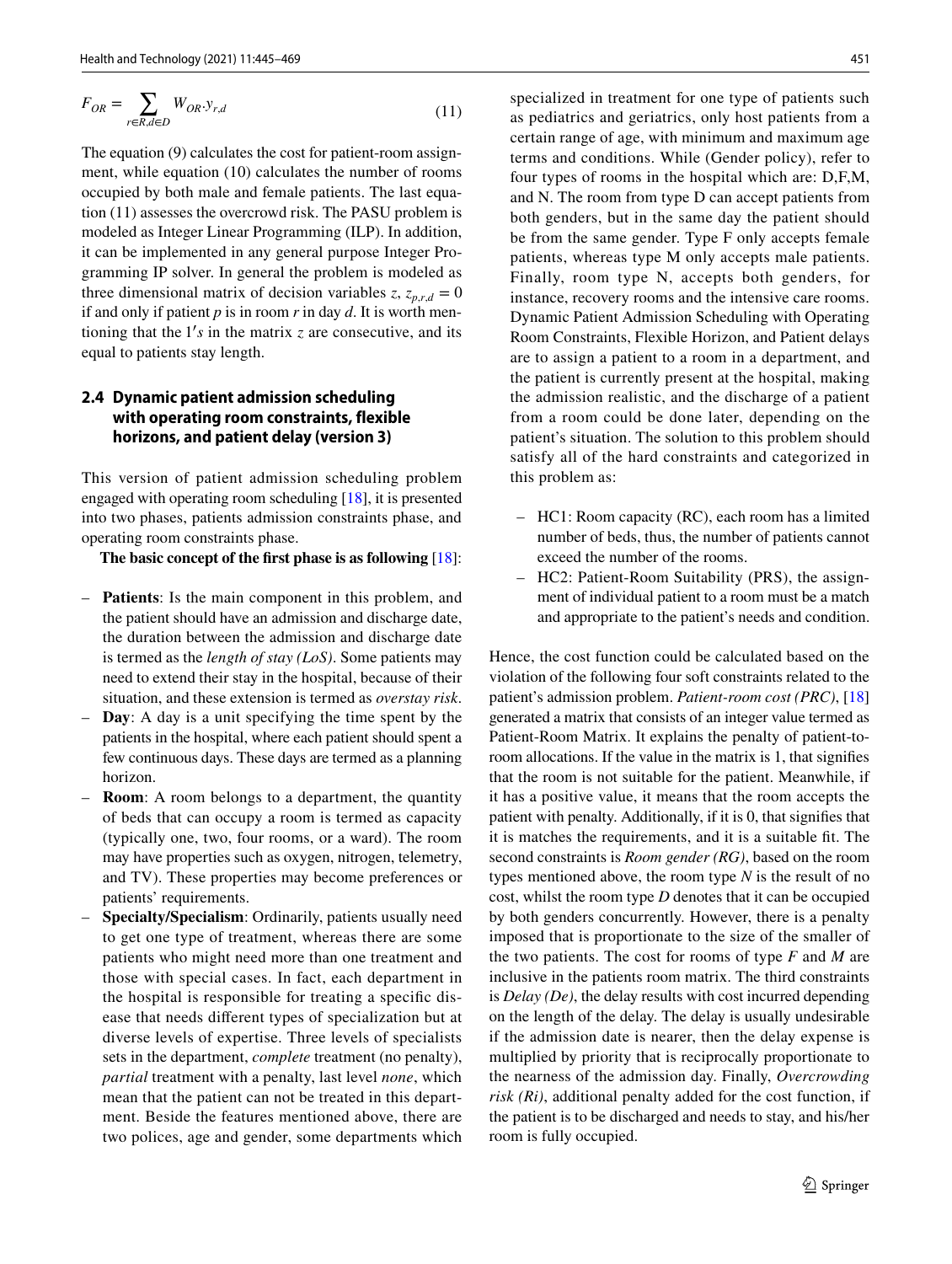### **The basic concept of the second phase (operating room notions) is as follow:**

Operating room scheduling is assigned specialities to the Master Surgical Schedule (MSS). Master surgical schedule regularly repeated schedule [[19](#page-21-18)], in which assigning one specialist for the operating room for the duration of time (typically each week). Patient admission scheduling problem (version 3) has been bounded with operating room scheduling, and the basic notation for operating in this problem is as follow:

- Operating Room Slot: It is the smallest amount of time, in which the operating room could be reserved for one specialty in that day. In any day in the scheduling planning for *Master Surgical Schedule(MSS)* an integer number of operating room slots will be assigned a specialty. In the same day/the operating room could be occupied by different surgeon in the same specialty.
- Surgery Treatment: Each patient in the hospital is subject to a special treatment. Some of them need to get surgery of corresponding specialty. In this situation the day of the surgery (may be in the same day of admission or the next day after admission), so the expected length of the surgery should be fixed with the specialty. The assignment is as long as subject to all the constraints that are presented previously (RC,PRS,PRC,RG,De,Ri) and for the operating room there are additional constraints: Operating Room Utilization(ORU): In each day and specialty, there is a limited time specified by the *(MSS)*, where the total length for each surgery belonging to the specialty should not exceed the limit. This condition is considered as a hard constraint, and its effect on the search space of the problem. Meanwhile, [[18\]](#page-21-17) is only covered the admission day of a patient; the problem of sequencing operating room slots in diverse operating rooms and surgeries within each OR slot is not included in this problem. In addition, the length of emergencies for patient is not take in consideration in the computation of the utilization for the *ORU* constraint. Further more the total occupation should be lower than the capacity. So there is another constraint, should take in consideration that deals specifically with this issue, which is Operating Room Total Utilization (ORTU): In each day the total length of all surgeries including urgent cases and belong to the same specialty should not exceed the capacity of the operating rooms. The *ORU* and *ORTU* constraints cover only the total length of slots. In reality, this length is divided into normal time and overtime. Normal time can be used freely, whilst overtime is allowed but should be minimized. To model this situation, the problem includes a cost component soft for the overtime work. Operating Room Overtime (ORO): for each day and specialty, the total length of surgeries with the same specialty must

not exceed the limitation of normal time that giving to it. In some cases specialty goes overtime, this will lead to cost related to dedicated personnel, but not for all staff in the operating room. In contrast, other specialty may not use the operating room full time, so this will balance the occupancy. Also the total overtime of the rooms could be calculated by adding the next component called an operating room total overtime in order to count the costs. Operating Room Total Overtime (ORTO): For any day, the cost for the overall length surgeries in all specialties including (urgent cases) should not exceed the total normal time of the operating rooms.

### **2.5 Dynamic patient admission scheduling with operating room constraints, flexible horizons, and patient delay (version 3) formulation in mathematics**

Mathematical formulation for this problem is extension for (PASU) problem version 2. However, The cost function for this problem could be calculated according to various weight based on the importance of the constraint for the patients. Tables [3](#page-3-0) and [4](#page-8-0) reports the weight of the cost components.

#### **2.6 PASP Data sets versions**

The original data set which belong to the first version of the problem<sup>[1](#page-7-0)</sup> is firstly reported by  $[17]$  $[17]$ . The data set consists of 13 instances as shown in Table [3.](#page-3-0) The instances 1 to 6 have equal time slots of 14 days. While, the instances 7 to 12 have the time slots between 14 to 91 days. All the patients in these instances are in need of only one specific treatment, but in instance 13, the patients need multiple treatments during the patients' stay. This signifies that the instance 13 is more complex than others. In addition, this data set which reported by [\[15,](#page-21-14) [17\]](#page-21-16) describes the original data set features including all present patients, even those whose admission and discharge dates are the same day. Figure [3](#page-8-1) give an example description of the data set. The data set involved two-stage, first stage describes the rooms in the hospital, including room name, capacity, type (mean type of patients gender, which occupied the room), specialist for each room, finally the room properties. Second stage represented the patients needed/preference feature. Starting with patient id, age, gender, duration of stay. Then the department and specialist need for each patient, room capacity preferred by the patient, finally the needed and preferred properties.

**The second data set** type is generated by [\[13](#page-21-12)], the author created and designed a data generator that is able to generate realistic data for a huge set of varying sizes.

<span id="page-7-0"></span><sup>&</sup>lt;sup>1</sup> https://people.cs.kuleuven.be/wim.vancroonenburg/pas/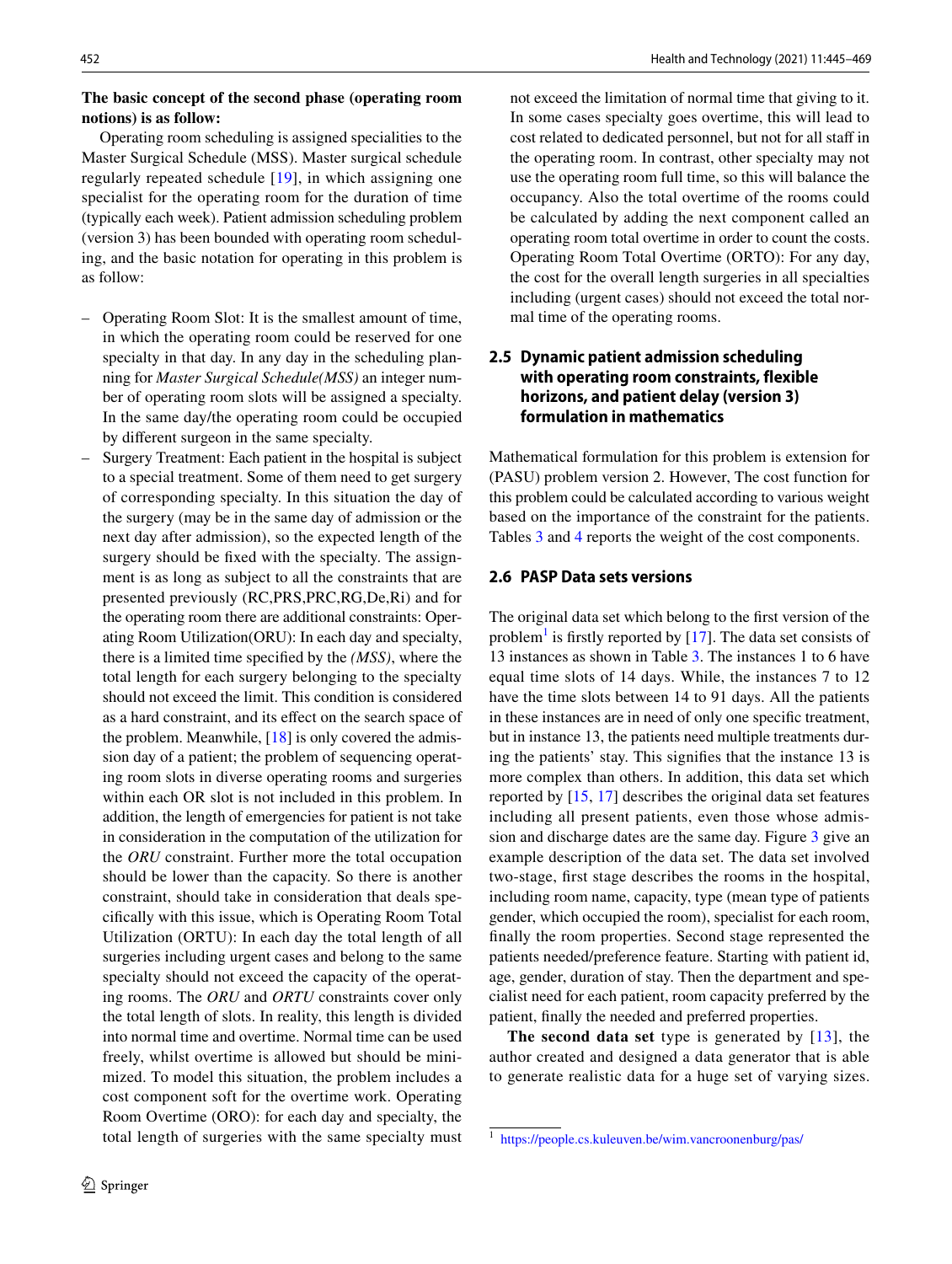

<span id="page-8-1"></span>**Fig. 3** Example for PASP original version data set

The generator accepts parameters such as: **the number of patients**, **departments**, **days**, **rooms**, and **features**. Randomized instances generated according to preset dissemination related to varying features like the duration of the stay, the room capacity, the number of specialism, and others. Meanwhile, the generator is not designed for

<span id="page-8-0"></span>**Table 4** Data set 1

| Instances           | Bed | Room | Patients | Planning<br>horizons |
|---------------------|-----|------|----------|----------------------|
| 1                   | 286 | 98   | 693      | 14                   |
| 2                   | 465 | 151  | 778      | 14                   |
| 3                   | 395 | 131  | 757      | 14                   |
| 4                   | 471 | 155  | 782      | 14                   |
| 5                   | 325 | 102  | 631      | 14                   |
| 6                   | 313 | 104  | 726      | 14                   |
| 7                   | 472 | 162  | 770      | 14                   |
| 8                   | 441 | 148  | 895      | 21                   |
| 9                   | 310 | 105  | 1400     | 28                   |
| 10                  | 308 | 104  | 1575     | 56                   |
| 11                  | 318 | 107  | 2514     | 91                   |
| 12                  | 310 | 105  | 2750     | 84                   |
| 13 multi specialism | 368 | 125  | 907      | 28                   |

single-day-cases to give opportunity for a complex to be solved. The data set consists of 9 families of 50 instances each. The data set entities is divided into three varying sizes in terms of the number of patients and the planning horizons. By observing this data set, on the doubling of number of days, the number of patients is equally doubled in order to keep the average occupancy balanced. Tables [5](#page-9-0) and [6](#page-9-1) reports the data set features.

#### **2.7 PASP‑based optimization methods**

The ways that are presented by the researchers to optimize the patient admission scheduling can be classified into two types of search methodologies and solution technique. There are many scheduling techniques available for solving patient admission scheduling problem (PASP). The work done by [[17\]](#page-21-16), local search called tabu search hybrid engaged with token ring and a variable neighborhood descent approach, has been applied to assign a patient to bed in the hospital. Randomly generated data set have been used to evaluate the proposed method. The method needs more be investigated due to the complexity of this problem and could also be expanded further in terms of considered emergency admissions, and intensive care department. Moreover, another local search have been applied by [[20](#page-21-19)] to tackle PASP,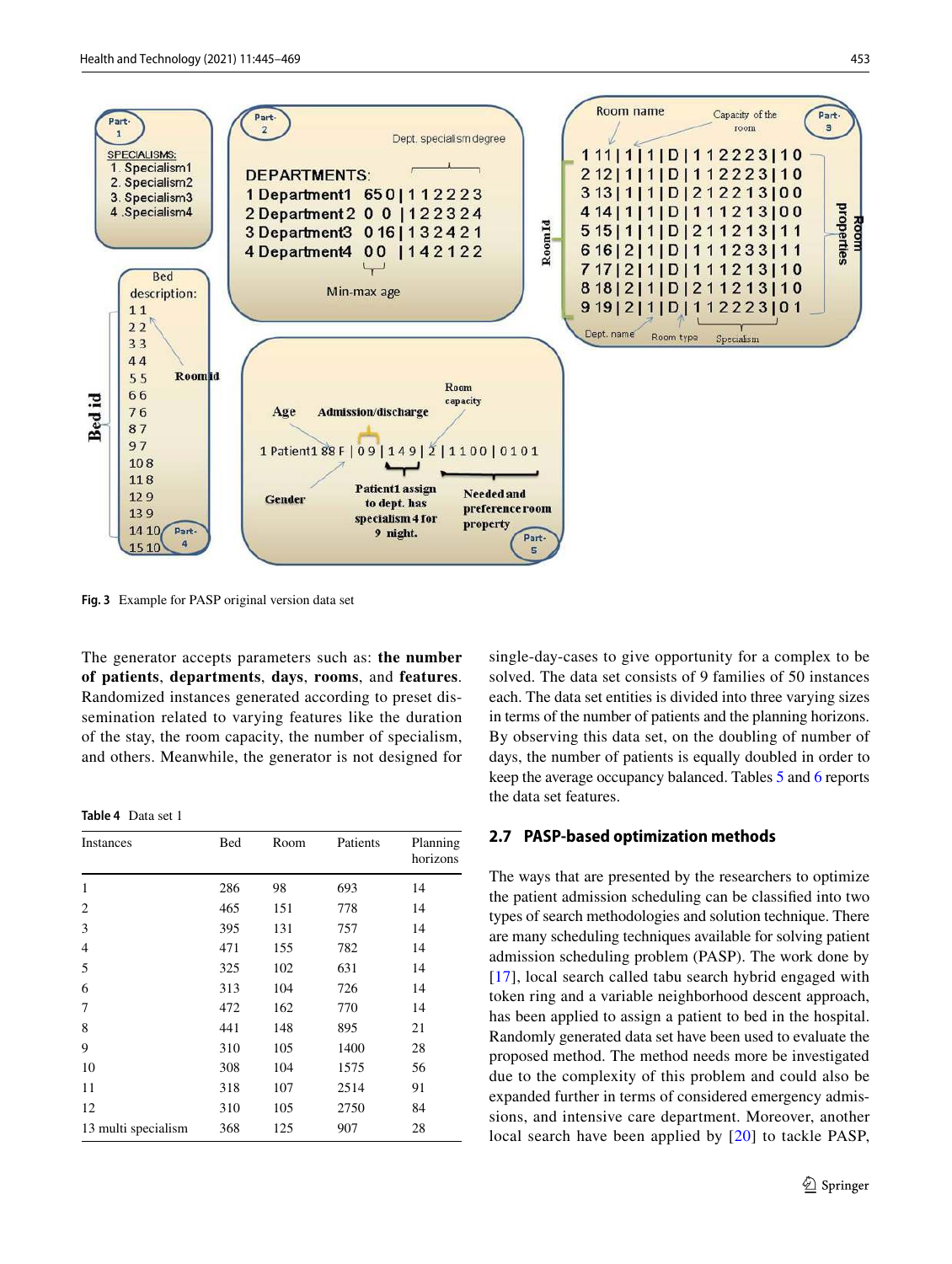<span id="page-9-0"></span>**Table 5** Data set 2 [\[13\]](#page-21-12)

| Family      | Depts | Rooms | Features | Patients | Specialism | Days |
|-------------|-------|-------|----------|----------|------------|------|
| Small Short | 4     | 8     | 4        | 50       | 3          | 14   |
| Small Mid   | 4     | 8     | 4        | 100      | 3          | 28   |
| Small Long  | 4     | 8     | 4        | 200      | 3          | 56   |
| Med Short   | 6     | 40    | 5        | 250      | 10         | 14   |
| Med Mid     | 6     | 40    | 5        | 500      | 10         | 28   |
| Med Long    | 6     | 40    | 5        | 1000     | 10         | 56   |
| Large Short | 8     | 160   | 6        | 1000     | 15         | 14   |
| Large Mid   | 8     | 160   | 6        | 2000     | 15         | 28   |
| Large Long  | 8     | 160   | 6        | 4000     | 15         | 56   |
|             |       |       |          |          |            |      |

simulated annealing hybrid with local search and get the best known results. The method was tested on data set 1; the author excluded one constraint, which is transfer patients form one room to another.

A hyper heuristic approach has been used to tackle two combinatorial optimization problem, the patient admission scheduling problem and the nurse rostering problem [[15](#page-21-14)]. Applying hyper heuristic is not appropriate, if the occupancy bed rate is increased in the hospital, which is due to the fix admission date. Moreover, the method has not considered the intensive care patients, patients who need isolation, patients on waiting lists. On another hand, theses two problems could be integrated together and come up with new version of PASP. The method was tested on a new benchmark data set introduced by the author.

Two Integer linear programming models (ILP) has been developed for tackling a day- to- day planning process for (PASP) problem [\[21](#page-21-20)]. This work is an extension of the work done by [\[20](#page-21-19)], and similar to [\[13](#page-21-12)]. The main contribution is by adding random registration date and predicted leaving date. The first model calculate for determining the optimal assignment for patients who have just arrived, while the second model calculate for forthcoming, but planned, arrivals. Hence, the performances of these models are compared with each other. The result shows that the second model is superior to the first in all conditions. In this method the overcrowed risk and the delayed in admission are not considered.

In addition, [\[22\]](#page-21-21) introduced meta-heuristics algorithm for tackling appointment scheduling problem in an imaging clinic. A discrete-event simulation model bound with an optimization technique in order to minimize the patients' waiting time. To evaluated this approach data is collected from 966 medical test for specific duration (4 month). This method has been focused on one aspect of the patient's admission, which is imagine clinic.

Certain methods were developed using various types of metaheurstics such as in [[23\]](#page-21-22) the author introduced a Biogeography (BBO) algorithm which is population based metaheuristic to address PASP problem. The proposed method evaluated its performance through the utilization instances from dataset 1. The result of BBO needs to be investigated further because it has reached a stagnation state earlier and could utilize all instances instead of only (1-6). In addition, an exact method was used by [\[24\]](#page-21-23), the proposed method utilized column generation based heurstic incorporated with dynamic constraint aggregation, and new mathematical formulation for PASP problem was introduced. In this method, six instances were used from data set 1 to evaluate the method. The proposed method obtained good result in term of accuracy for small instances (1-5 instances). An exact method could be used to solve small instances, for large instances, the approach needs further investigation. Another metaheurstic was proposed by [[25](#page-21-24)] known as an adaptive non-linear deluge algorithm to address patient admission scheduling PASP. The result of this approach was compared with other algorithms in literature, and was found to obtain superior results through the utilization of the six instances out of 13 from data set 1.

Furthermore, [[14\]](#page-21-13) proposed a metaheurstic approach using large neighborhood search by utilizing simulated

<span id="page-9-1"></span>

| Table 6 Data set 3 | Family             | Rooms | Depts | <b>OR</b> | <b>Specs</b> | Treats | Patients    | Days |
|--------------------|--------------------|-------|-------|-----------|--------------|--------|-------------|------|
|                    | Short1             | 25    | 2     |           | 9            | 15     | $391 - 439$ | 14   |
|                    | Short <sub>2</sub> | 50    | 4     | 4         | 18           | 25     | 574-644     | 14   |
|                    | Short3             | 75    | 6     |           | 23           | 35     | $821 - 925$ | 14   |
|                    | Long1              | 25    | 2     |           | 9            | 15     | 693-762     | 28   |
|                    | Long2              | 50    | 4     | 4         | 18           | 25     | 1089-1169   | 28   |
|                    | Long3              | 75    | 6     |           | 23           | 35     | 1488-602    | 28   |
|                    |                    |       |       |           |              |        |             |      |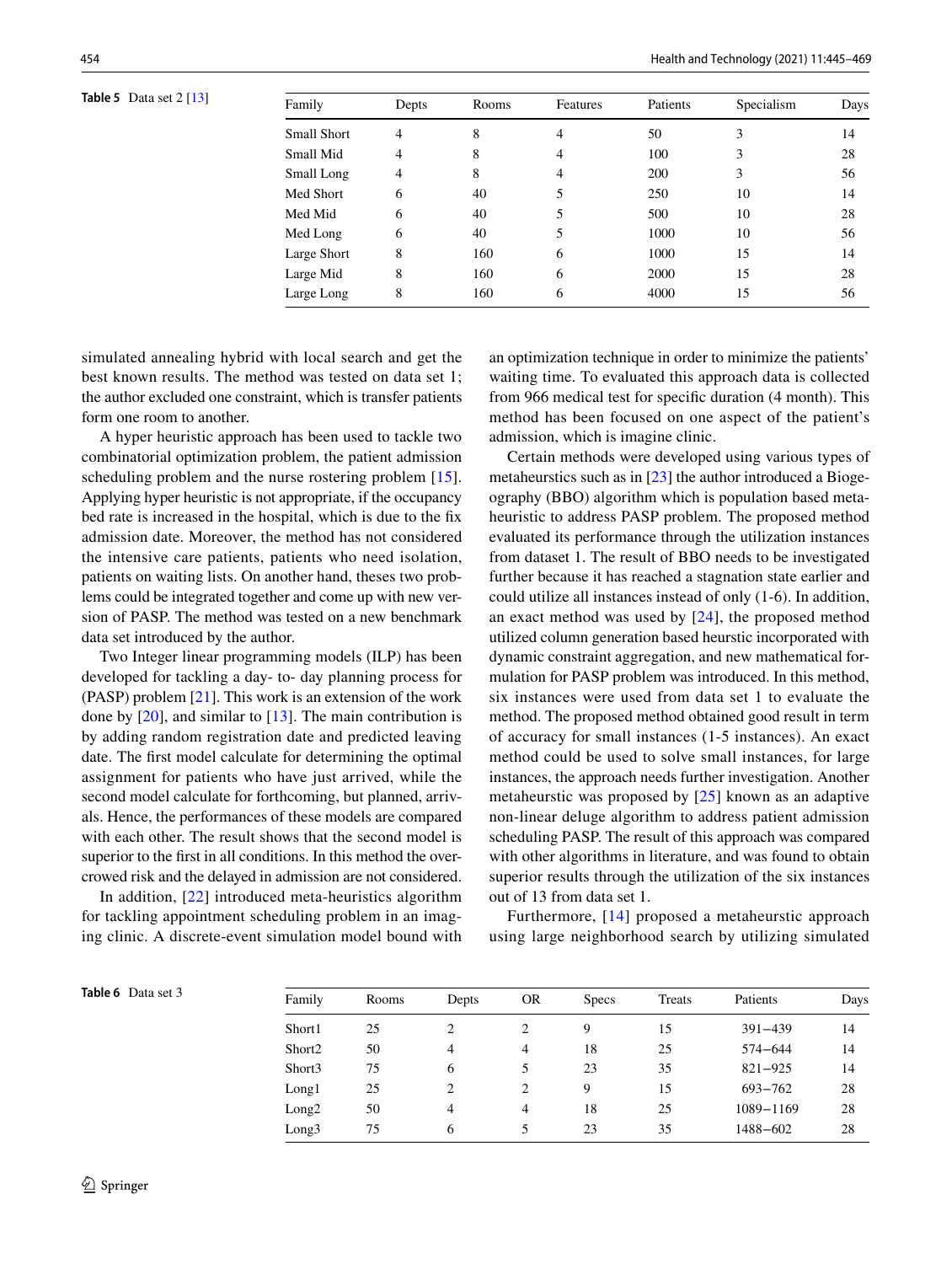annealing for solving dynamic patient admission scheduling problem. This method is based on [[13\]](#page-21-12), and tested using 450 instances from data set 2. The result demonstrated an improvement for the small and medium instances and much faster than the work done by [[13\]](#page-21-12), while for large instances there is a need for further improvement.

In similar context, [[26\]](#page-21-25) studied a dynamic patient-to-room assignment planning by expanded the PASP proposed by [[17\]](#page-21-16). In this method, two outline Integer linear programming ILP models for solving this problem. The developed method engaged in certain testing using benchmark data set with some extension on its parameters, such as **registration date** and **expected departure** and also explicit the emergency patients. The result of these two models showed a more superior performance by the second model under all circumstances. Two methods known as Fix-and-Relax (FR) and Fix- and-Optimize (FO) has been conducted by [\[27\]](#page-21-26) to solve (PASP). These two methods are based on heurstic using mixed integer programming. The problem is divided into two sub-problem based on time frame, and then the sub-problem are optimized. It entails the decomposition with the consideration of LoS, preference. The solution that was generated by the first method (FR) was used as input to the second method (FO). The proposed method that used (12) instances out of (13) from the data set 1 obtained promising feasible result at a faster rate of less than 3 minutes comparable with the state-of-arts. Recently [[28\]](#page-21-27) introduced an offline patient admissions scheduling problem under uncertainty with new suggestion on how to set the weight for the constraints. The method was tested on small short families from data set. This method was developed based on previous work of the same author [[29\]](#page-21-28) which proposed three optimization models based matheuristic called (FiNeMat) for solving patient to bed assignment which considered it as a sub-task from PASP [[17](#page-21-16)]. In this work the author gives a guideline on how to set up the penalty values for the soft constraints. Moreover, [\[30](#page-21-29)] presented a newly metaheurstic approach known as Late Acceptance Hill Climbing Algorithm (LAHC) to address PASP problem. LAHC type of meta-heurstic and considered as a one-point solution technique. The proposed method involves two steps: the first step includes the generation of the initial feasible solution utilizing the room oriented-based approach whilst, the second step entailed the embedment of three neighbourhood structures inside the LAHC-based PASP component for the extended enhancement of the initial resolution generated at the beginning step. The suggested algorithm was assessed utilising the dataset 1. The result showed that the technique outperformed numerous other existing techniques from the literature using 1-6 instances out of 13. The main purpose behind the scheduling method is in the reduction of the patient waiting time, and in the hospital resource utilization enhancement. Moreover, [[31](#page-21-30)] tackled PASP using a population-based metaheurstic called harmony search algorithm. The method has been tested on 6 instances of data set 1 and compare with other metaheurstic approaches. The proposed method needs more enhancement and should be tested on the rest of the data set.

In the work done by [[32](#page-21-31)] the author proposed an exact method to address PASP. A new mathematical formulation bulit up, and mixed integer programming has been utilized with parameter free, and without pre- processing phase. The proposed approach tested on (1-13) instances from data set 1, and proof an optimal results for 2 of the instances and 9 new best result have been reported. Recently [[33\]](#page-21-32) revisited and extend biogeography-based optimization algorithm (BBO) to tackle PASP. The author introduced a selection technique called guided bed selection to enhance the ability of BBO and increased the diversity. Modified BBO yield better results than simple BBO using 6 instances from the original data set. On the other hand, [\[34\]](#page-21-33) have studied the effect of compatible between short term and long term (strategic) in context dynamic patient admission scheduling problem which proposed by [[18\]](#page-21-17). The results of this method using Dantzig-Wolfe decomposition and column generation get better results for 26 instances out of 30.

#### **2.8 Discussion**

The problem of optimizing patients admission scheduling has received attention recently. Patients scheduling in optimization can be considered from different side of aspects, (short,med,long) term scheduling, patients group, and methods which can be used to tackle such problem. Patient admission scheduling problem has been aroused at all levels of hospital planning and scheduling. Generally, most studies have focused on the operational level more than the tactical and strategical level. The operational level is also called the decision support level by assigning one task to resources in the hospital. There is fewer scheduling system that uses multiple level of decisions. The compatibility between all decision level very challenging problem and the studies on it is not rather vast and need to be further investigation.

Moreover, the patients have been classified into groups, elective patients and non-elective patients, elective patients have been widely studied in the literature which used a historical data from the hospital and scheduling the patients according to fixed data (statically). Non-elective patients refer to the patients whose the admission and discharge dates are unknown, such as emergency patients or uncertainty patients (dynamically). However, scheduling uncertainty is a complex task and there are few studies on scheduling the uncertainty patients. It should be noted that most studies on elective patients and neglect the problems arose in non-elective patients. Static PASP optimality are open challenges and still most of the researchers focusing on the short data set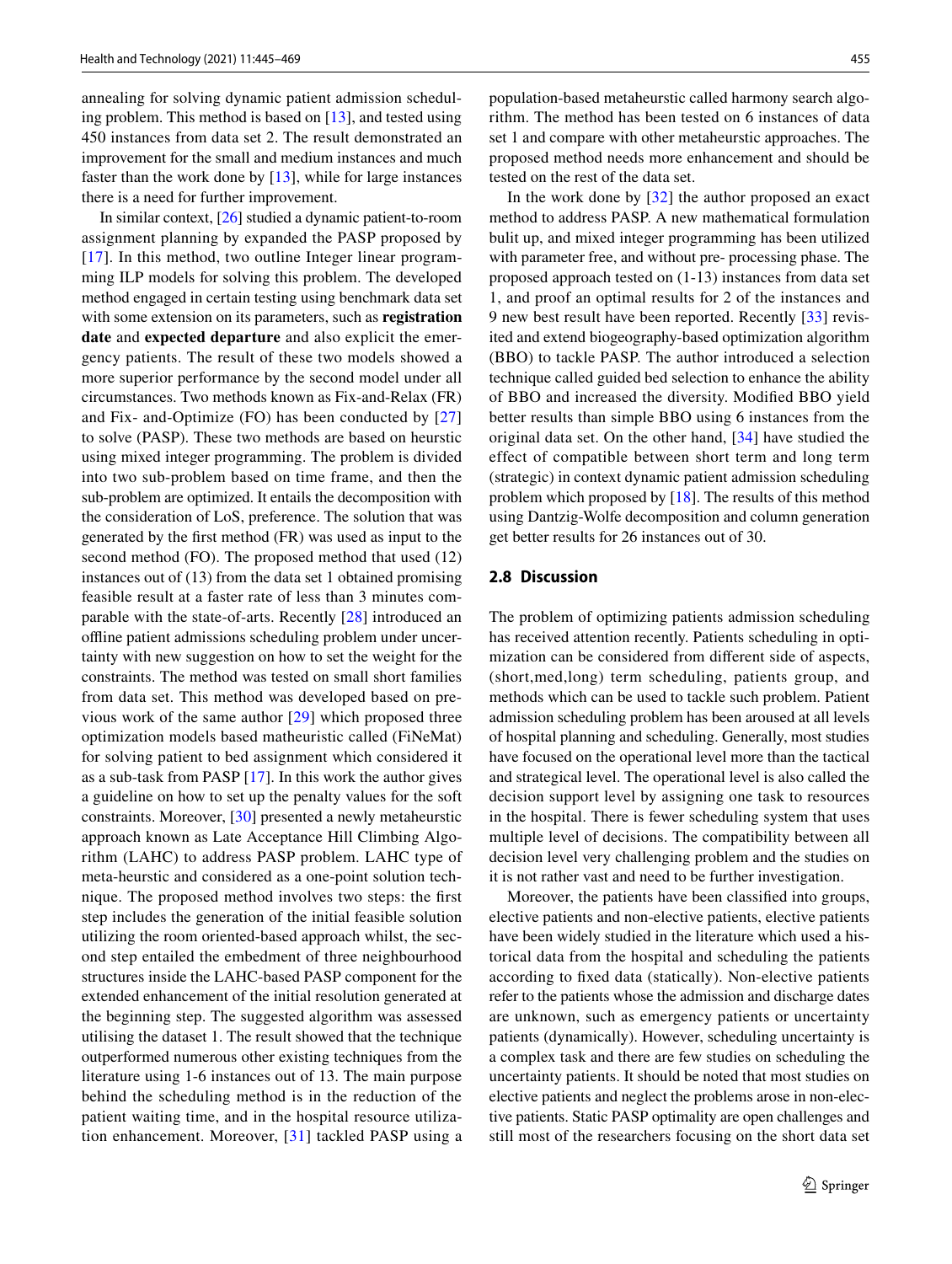| Name of method                                  | <b>PASP</b> versions | Category         | Data set                 | References         |
|-------------------------------------------------|----------------------|------------------|--------------------------|--------------------|
| Tabu search                                     | version 1            | Metaheurstics    | Randomly generated       | $[17]$             |
| One hyper-heuristic                             | version 1            | Heuristic        | Newly generated data set | $[15]$             |
| Late accepting hill climbing                    | version 1            | Metaheurstics    | Data set 1               | $\left[30\right]$  |
| Local search                                    | version 1            | Metaheuristic    | Data set 1               | [20]               |
| Simulated annealing with neighborhood structure | version 2            | Metaheuristic    | Data set 2               | $[13]$             |
| Local search                                    | version 3            | Metaheuristic    | Data set 3               | $[18]$             |
| Tabu search                                     | version 1            | Metaheuristic    | Data set 1               | $[17]$             |
| Markov decision process and dynamic programming | version 2            | Heuristics       | Data set 2               | $\left[35\right]$  |
| FiNeMath                                        | version 1            | Metaheuristic    | Data set 1               | [29]               |
| Biogeography based optimization                 | version 1            | Metaheuristic    | Data set 1               | [23]               |
| None linear great deluge.                       | version 1            | Metaheuristic1   | Data set 1               | [25]               |
| Large neighborhood search                       | version 2            | Metaheuristic    | Version 1                | $\lceil 14 \rceil$ |
| Column generation approach                      | version 1            | Heuristic        | Data set1                | $\left[24\right]$  |
| Mixed integer programming                       | version 1            | Exact            | Data set1                | $[27]$             |
| Mixed integer programming                       | version 1            | Exactc           | Data set 1               | $\left[32\right]$  |
| Column generation                               | version 2            | <b>Heurstics</b> | Data set 3               | $\left[36\right]$  |

<span id="page-11-1"></span>**Table 7** Summaries of PASP versions, methods, patients, and data sets

(1-6), due to the complexity of the rest. However, instance 13 only addressed in three articles because the patients need to be treated in multi departments. Dynamic version of this problem get less attention, and also many researchers focused on the small families and medium data sets. Patient admission scheduling problem integrated with other healthcare resources such as nurse, physician, and operating room could be improved the services in the hospital for future challenge work.

From an algorithmic point of view, patient admission scheduling problem versions were handled using different heuristics, metaheuristic, or exact method. The researchers have to develop new algorithms for handling this problem. The Table [7](#page-11-1) summarizes the patient admission scheduling problem versions, approaches, and data sets.

## <span id="page-11-0"></span>**3 Nurse rostering problem**

Nurse rostering problem is a type of staff scheduling issues [[37\]](#page-21-34). It is defined as a procedure to organize a time table that satisfies the demand of each person without conflict  $[37]$  $[37]$  $[37]$ . Nurse rostering have adjudged to be particularly complex and difficult optimization problem. Many researchers attempt to solve this problem using a different optimization model. Nurse rostering is N/P hard problem which involves two steps; the first step is to determine the number of staff to be scheduled, and second step is to allocate them in the time horizon for the schedule. The following section will give further details about this particular problem including its definition, mathematical formulation, versions, and finally the data set types for each version.

### **3.1 Nurse scheduling problem definition**

The problem in nurse scheduling is so entrenched in the healthcare system, which is considered as under resource scheduling in healthcare, entailing the scheduling of a per-sonnel [[38](#page-21-35)] or staff in the hospital, by balancing the workload and preferences. The nurse scheduling problem entails *NP* hard optimization problem which is set through the allocation of a group of differing skilled nurses to various kinds of shifts as shown in Table [8](#page-11-2), over a predefined scheduling time [[39](#page-21-36)]. To obtain the feasible scheduling, the hard constraint should be achieved, while the soft constraints are allowed, however will be penalized. Nurse scheduling preference should be maximized, and the overall cost should be minimized.

<span id="page-11-2"></span>

|               | Table 8 Nurse scheduling type |
|---------------|-------------------------------|
| shifts $[40]$ |                               |

| Shift type | Mon | Tue | Wed | Thu | Fri | Sat | Sun |
|------------|-----|-----|-----|-----|-----|-----|-----|
| Morning    |     |     |     |     |     |     |     |
| Afternoon  |     |     |     |     |     |     |     |
| Night      |     |     |     |     |     |     |     |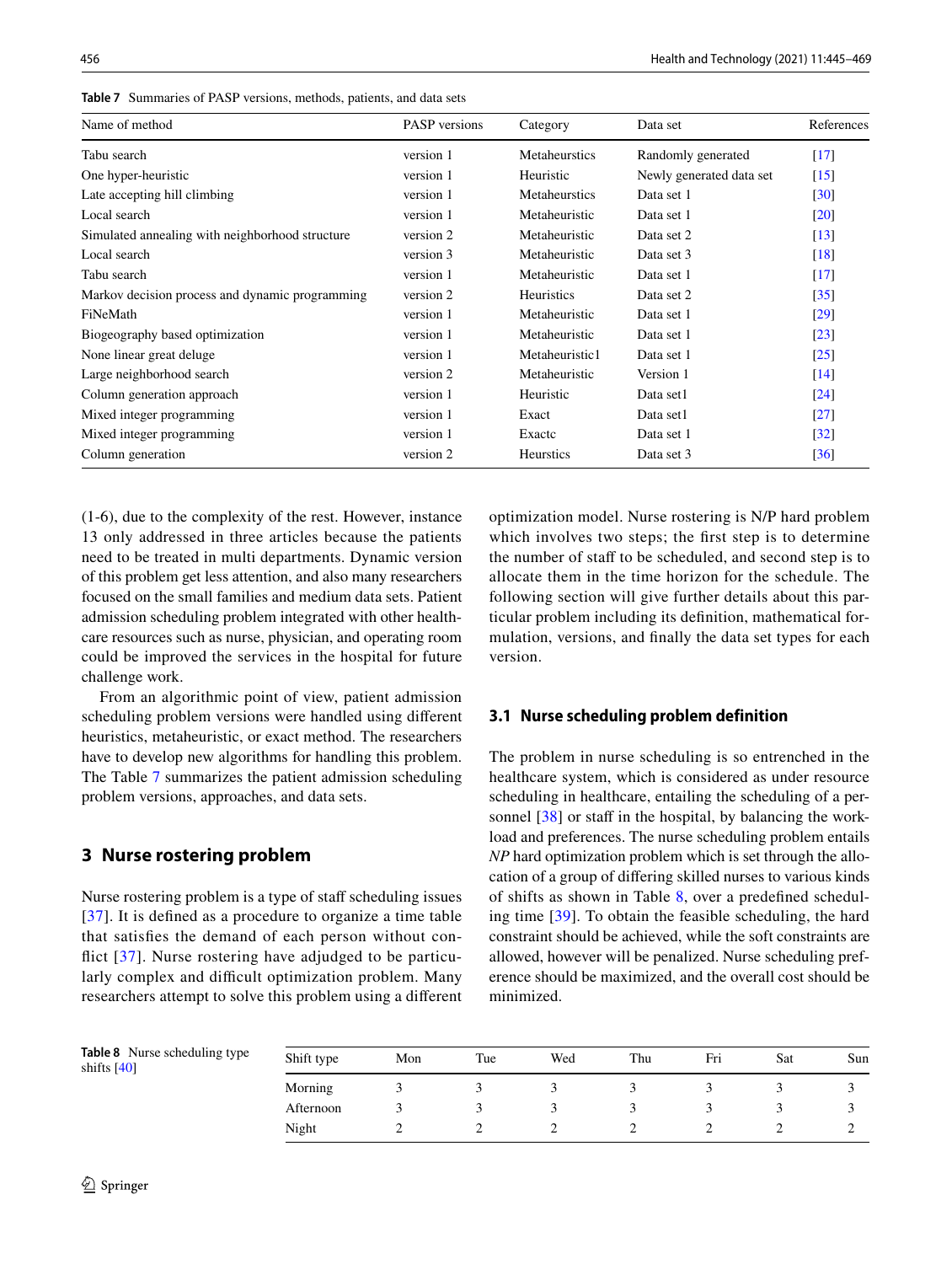#### <span id="page-12-0"></span>**Table 9** Nurse regulation

| Regulation                                                                 | Description                                                                                           |
|----------------------------------------------------------------------------|-------------------------------------------------------------------------------------------------------|
| Maximum number of assignments                                              | Total number of shifts the nurse can be given                                                         |
| Minimum number of assignments                                              | Minimum number of rotation for each nurse                                                             |
| Maximum number of consecutive working days                                 | Total number of consecutive working days for each nurse                                               |
| Maximum number of consecutive free days                                    | Total number of consecutive free days for each nurse                                                  |
| Minimum number of consecutive free days                                    | Minimum consecutive free days for each nurse                                                          |
| Maximum number of consecutive working weekends                             | Total number of consecutive working weekend days for each nurse                                       |
| Maximum number of working weekends in four weeks                           | Total number of consecutive working weekend days for each nurse per month                             |
| The number of days off after a series of night shifts complete<br>weekends | Set it "true" if a nurse has to work on all days in a working weekends                                |
| Identical shift types during the weekend                                   | Set it "true" if a nurse is assigned to task at the same rotation on all days of a<br>working weekend |
| unwanted shift patterns                                                    | For example, if the nurse preferred morning shifts                                                    |

#### **3.2 Nurse rostering problem versions**

Nurse rostering problem has been widely studied in the last decades. The first version has been run in 2002, and then in 2007 an extension model was developed in order to provide the researchers with various models and increase the real world constraints. Recently in 2010, (INRC-I) has been expanded and later (INRC-II). The next section will illustrated (INRC-I) and (INRC-II) in details.

#### **3.2.1 NRP version1 (INRC‑I)**

The first international competition (INRC-I) [[41\]](#page-22-0) was established in 2010, based on two influential competition ITC2002, ITC2007 [[42\]](#page-22-1). The generic model in this problem is how to allocate a nurse in a shift subject to several numbers of constraints. The objective function of this problem is to minimize all the soft constraints and this will lead to reduced penalties. *The NRP description is* [\[41\]](#page-22-0):

- Roster: List which is made for several days for each ward in the healthcare institution.
- Shift/rotation types: Appointed a nurse with specific skill based on period of time.
- The number of nurses required for each day and for each type of shift is provided.
- A series of arrangements reflecting the nurses ' work regulation. Every nurse performs precisely according to a contract. A contract should provide a rules of the work as shown in Table [9:](#page-12-0)

#### **3.3 NRP Datasets versions**

There are several data set type publicly available for NRP. However, most of them are real world data, first of them KAHO data sets https://people.cs.kuleuven.be/pieter.smet/ nursero, represented instances of six wards in two different Belgian hospitals. These wards include three different scenario's: normal, overload and absence. The first scenario represents a usual working case with average working conditions. The second scenario offers unexpected condition, for example when there is a disaster or an unexpected absence case. On the other hand, the second data set type belongs to the First International Nurse Rostering Competition (INRC-2010) prepared by the research group at the University of Udine in Italy and the Second International Nurse Rostering Competition (INRC-II), all instances and data set could be find https://mobiz.vives.be/inrc2/?paged=20. NSPLib [http://](http://www.projectmanagement.ugent.be/research/data/realdata) www.projectmanagement.ugent.be/research/data/realdata is another data but it is not derived from real data,but its constructed with that problem generator. Nottingham datasets [[43](#page-22-2)] which has been provided by Nottingham university which, established a website consist of a wide range of data sets from world wide hospitals. Additionally, the UK data set [[43](#page-22-2)] which is the earlier one that is obtained from the UK hospital and consists of 411 preprocessed valid shift patterns.

#### **3.4 NRP‑based Optimization Methods**

NRP typically considers staff scheduling problem [[44\]](#page-22-3) Numerous researchers give special attention to nurse scheduling and attempts to optimize it in order to achieve a workable roster that has positive scheduling quality. Recently,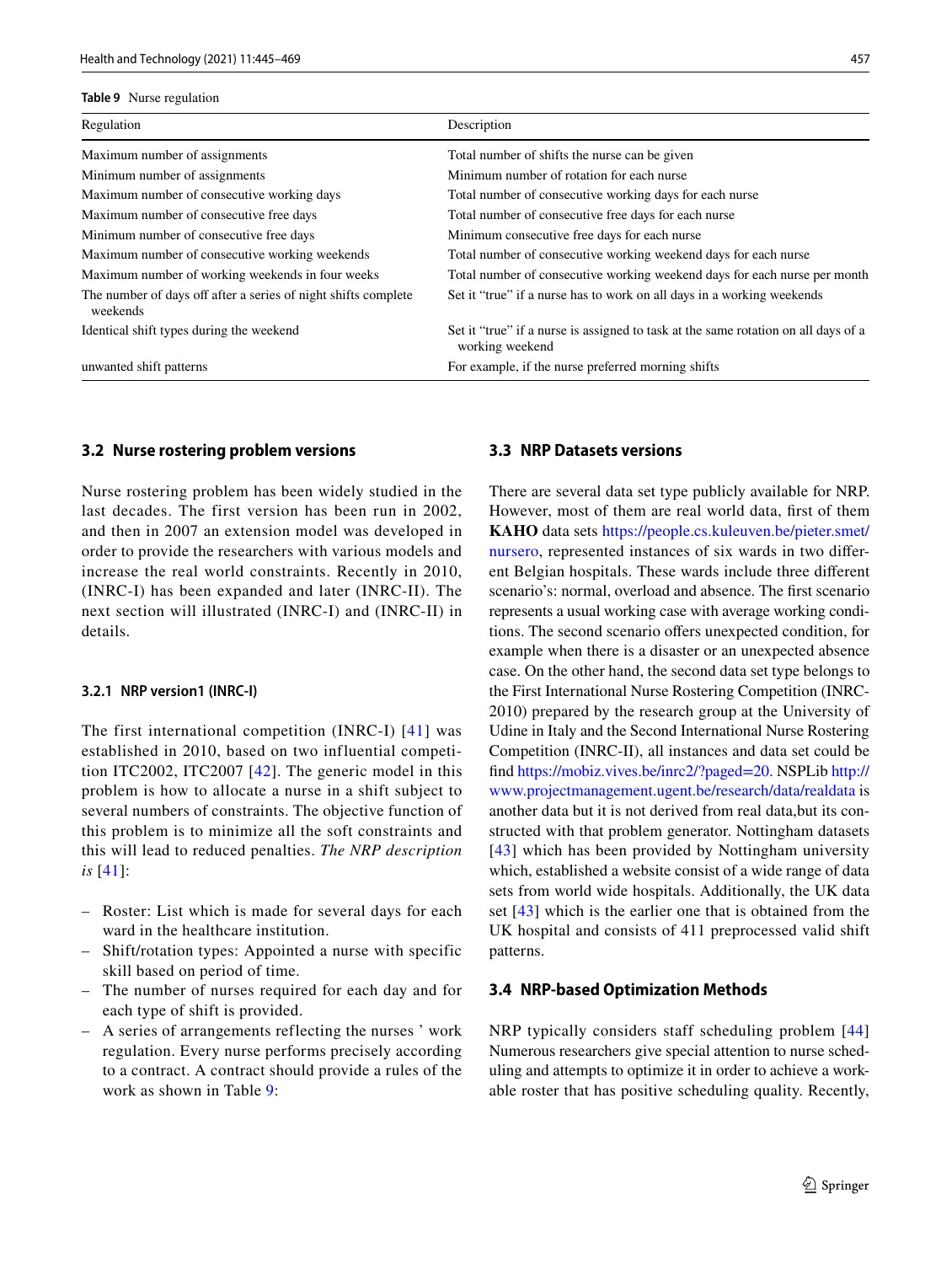[\[45](#page-22-4)] proposed directed Bee Colony algorithm which is used to address NRP. The researchers utilized a multi-objective mathematical programming model and adapted a Multi-Objective Directed Bee Colony Optimization (MODBCO). The performance of this algorithm is evaluated using INRC2010. A set of 69 different cases of various sized data sets are chosen, and 34 out of 69 instances obtained the best results. Furthermore, [[46\]](#page-22-5) proposed a hybrid harmony search algorithm with hill climbing as a resolution in addressing the greatly limited nurse rostering problem (NRP). This method utilizes hill climbing to empower its exploitation in the search space. Moreover, the harmony memory consideration in the harmony search algorithm is through replacement by random selection scheme along side the global best concept of particle swarm optimization, in order to accelerate the convergence rate. The result of this technique demonstrated that the proposed method obtained five new best outcomes in relations to the quality of the solution, and time necessities. In addition, [\[39](#page-21-36)] offered another method to address NRP. The author introduced harmony search algorithm with a modification in its operators, replacing random selection with the global-best selection of Particle Swarm Optimization in memory consideration operator to enhance convergence speed. In order to develop a local utilization in this method, multi-pitch adjustment procedures were added. The result of this method proved that harmony search algorithm have the ability to solve the NRP using INRC2010 data set. Furthermore [\[47](#page-22-6)] proposed hybrid Artificial Bee Colony algorithm to address NRP. The author replaced the bee phase by hill climbing method in order to rise up the exploitation. The performance of this algorithm is evaluated using INRC-I. For two instances the proposed method has had good results.

In the work done by [\[48\]](#page-22-7), the author proposed an integer programming techniques to solve NRP. On the other hand, [\[49](#page-22-8)] solved a dynamic version of NRP which was formulated for the second nurse rostering competition (INRC-II). In this proposed method two solvers were created, which were dependent on Mixed Integer Linear Programming (MILP) and Simulated Annealing respectively. The first solver was based on the exact method using the MILP solver CPLEX (v. 12.5), Meanwhile the second solver was implemented using EasyLocal++  $(v.3)$ . In addition [[50](#page-22-9)] had also solved the dynamic version for NRP. The researchers have added a new expansion to the problem in the version of additional constraints to address incomplete data, and have used an integer programming model to solve the problem. The experimental result using this approach had shown an improvement on the basic model outcome, and had attained competitive outcome in comparison to the contest finalists competition. The work done by [\[51](#page-22-10)], branch-and-price procedure engaged with large-neighborhood-search framework has been used to solve INRC-II. The results in large instances has been achieved. In addition, [\[52\]](#page-22-11) tackled NRP by utilized local search method (SA) based on a large neighborhood. The proposed method tested on INRC-II and getting better results in small instances (4-8) weeks whilst, for large instance are worst in comparing with [\[51\]](#page-22-10). Moreover, [\[53\]](#page-22-12) developing two heuristic algorithms to solve NRP in a radio logical technologist rosters in the research hospital. Decision tree method and greedy search algorithm has been integrated with bat algorithm and particle swarm in order to generate a feasible solution. This method has a limitation in considering a scheduling for long period. Fix-and-Relax (F and R) and Fix-and-Optimize based simulated annealing, are two methods has been utilized by [[54\]](#page-22-13) to tackle NRP. The method has been tested on 24 available data set, and has been reported seven new best-known results. In Table [10](#page-14-0) summaries of NRP and various version with its method, datasets, and categories

#### **3.5 Discussion**

The problem of optimization Nurse rostering (NRP) has become a major topic for scholar among the personnel scheduling problems. It become an attractive problem for many optimization researchers. Nursing shortages are a significant and multifaceted problem in healthcare systems and in optimization field is crucial. Many researchers have tackled the problems with different techniques such as exact methods, heuristic procedures and metaheuristics. Nurse rostering problem is an open research challenge in operational level using various metaheuristics approaches. Hybridization of metaheuristics with local search show the ability to solve NRP [\[47](#page-22-6)], Due to the ability to balance the exploration and exploitation.

Nurse rostering problem has been studied with a different type of constraints, features and evaluated in various countries [[43](#page-22-2)] using different real hospital data sets. Most studies have focused on the data sets (INRC-I), and INRC2010. There is a limitation of creating real data sets from hospitals from different countries, this belongs to the privacy for the hospitals. INRC-II dynamic version has limited studies due to its complexity and the multi-stage scenario. Most studies for INRC-II focused on the small instances (4-8) weeks for this problem. Nurse scheduling problem could be developed further by taking in consideration, each country conditions. Integrating between nurse scheduling and other healthcare problem such as patients scheduling, physician scheduling could enhance the performance of the medical institution.

### <span id="page-13-0"></span>**4 Operating room scheduling**

Operating room theatre plays a significant part in the health care sector, because of its major impact on hospital performance. Operating room requires a special combination of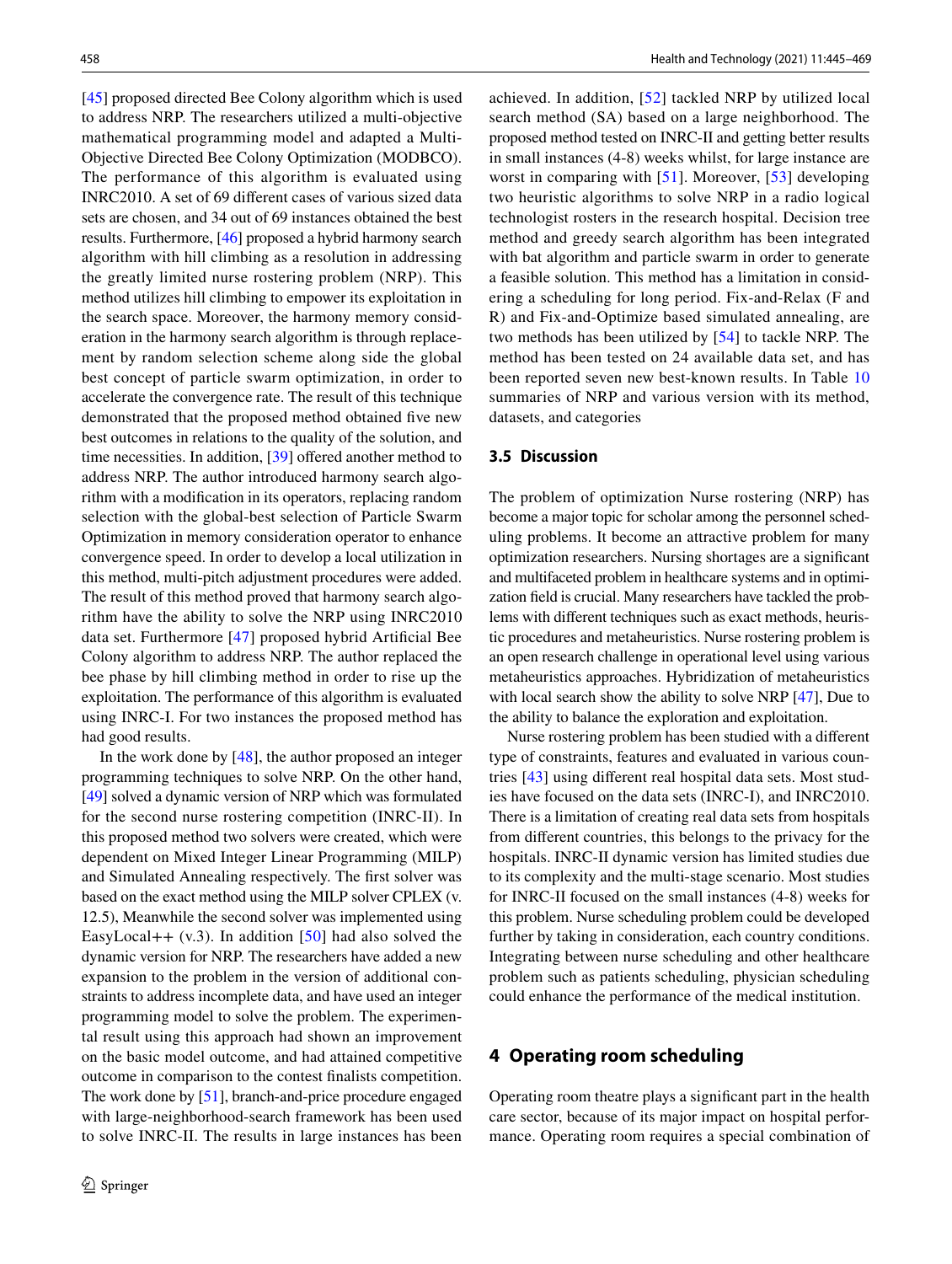<span id="page-14-0"></span>

| Method                                                   | NRP verssion                                | Category                     | Dataset                                                          | Reference          |
|----------------------------------------------------------|---------------------------------------------|------------------------------|------------------------------------------------------------------|--------------------|
| Local search                                             | weekly shift patterns                       | Metaheurstics ORTEC01        |                                                                  | $\left[55\right]$  |
| local search/large neighbourhood                         | <b>INRC-II</b> (static)                     |                              | Metaheurstics INRC-II competition datasets (hidden<br>instances) | $\sqrt{52}$        |
| Column generation                                        | Shift Scheduling                            | <b>Heurstics</b>             | standard benchmark data sets                                     | $\left[56\right]$  |
| Harmony search/Great deluge                              | UKMMC (real world)                          |                              | Metaheurstics Malaysia Medical Center data                       | $\left[57\right]$  |
| bat algorithm/particle swarm optimi-<br>zation           | radio-logical technologists' shifts         | Heuristics                   |                                                                  | $[53]$             |
| Simulated Annealing/MIP                                  |                                             | Metaheurstic                 | New generated dataset                                            | $\sqrt{54}$        |
| Tabu Search                                              | Specific scheduling/hospital in<br>Canada   | Metaheurstics 5real datasets |                                                                  | [58]               |
| Evolutionary algorithm and ABC                           | <b>Chinese NRP</b>                          | Metaheurstic                 | N/A                                                              | [59]               |
| Great deluge                                             | <b>INRC-I</b>                               | Metaheurstic                 | <b>INRC-2010</b>                                                 | [60]               |
| Harmony Search Algorithm/Hill<br>climbing                | Medical Center of Universiti<br>Kebangsaan  |                              | Metaheurstics real-world NRP                                     | [61]               |
| Ant colony/ hill climbing                                | Malaysian hospital                          | Metaheurstic                 | Real data                                                        | $\lceil 62 \rceil$ |
| Harmony search/greedy local search                       | <b>ORTEC NRP</b>                            | Metaheurstics 12 real-world  |                                                                  | [63]               |
| Haramony search                                          | <b>INRC-I</b>                               | Metaheurstics INRC2010       |                                                                  | [64]               |
| Greedy algorithm/Simulated Annea-<br>lin                 | Malaysia Medical Cente                      | Heurstics                    | Real data from UKM medical center                                | [65]               |
| Cyber swarm algorithm                                    | Multi-Objective NRP                         | Metaheurstic                 | <b>ZDT</b>                                                       | [66]               |
| Hyper heurstic                                           | <b>INRC-I</b>                               | aheurstics                   | <b>INRC-2010</b>                                                 | [67]               |
| Ant colony                                               | weekly schedules in a large U.K.<br>hospita | Metaheurstic                 | nchmark i                                                        | [68]               |
| Bee Colony                                               | <b>INRC-I</b>                               | Metaheurstic                 | <b>INRC2010</b>                                                  | [45]               |
| Harmony search/artificial immune<br>systems t            |                                             | Metaheurstic                 | INRC2010 ANROM/INRC-2010                                         | [69]               |
| Mixed Integer LinearProgramming/<br>Simulated Annealing, | $INRC-II(dynamic)$                          | Metaheurstic                 | N/A                                                              | [49]               |

personnel and equipment. In addition, each surgery requires preparation, before and after the surgery. So, the operating room theatre consists of two parts, namely the **preoperative** and the **postoperative** [[70](#page-22-14)]. Managing/scheduling the operating room theatre is extremely difficult due to its constraints, and the preferences of the stakeholders. Moreover, the resources limitations, and the increase in demand for surgical services have to lead to improved approaches to room scheduling, by applying different approaches to manage the operating room theatre. The next sections will explicate the operating room scheduling extensively.

#### **4.1 Operating room scheduling problem definition**

The operating theatre scheduling also called surgery scheduling consists of two parts; the **operating room** and the **recovery room** [[71\]](#page-22-15). The Operating Theater (OT) involves the required resources for surgeries. These include personnel such as nurses, surgeons, anaesthetists and others, meanwhile, others involve facilities such as equipment, preoperative holding units, multiple ORs, post-anaesthesia care units, and intensive care. There are varying operating room scheduling definitions, [\[72](#page-22-16)] has been described the operating room scheduling as "sequence of job/activities to allocate in the operating room". The operating room is the ultimate important part of the hospital; it represents the source of income and expense for hospitals. The operating room has an immense significance with other hospital resources, and represent approximately 40% from the hospital income [\[73](#page-22-17)]. "The OR schedule is a patient flow management tool, and it assists the flow of other hospital resources, such as equipment, instrumentation, and ancillary hospital staffing resources" [[74\]](#page-22-18). In addition [\[74](#page-22-18)] defined the operating room scheduling as a central system where the operating room is run by operation room leadership team, functioning as an efficient instrument, for the transmission of real-time patients flow and resources data of all departments, including the care of surgical patients. Hence operating room scheduling allows the coordination of resources in the hospital such as surgeons, anesthesiologists, nurses, technicians, and ancillary staff to be allocated in the appropriate technicians, and ancillary staff to be allocated in the appropriate way. On the other hand [[75\]](#page-22-19) defined the Operating Room Surgical Schedule in his article as the assignment of a surgical operation to an operating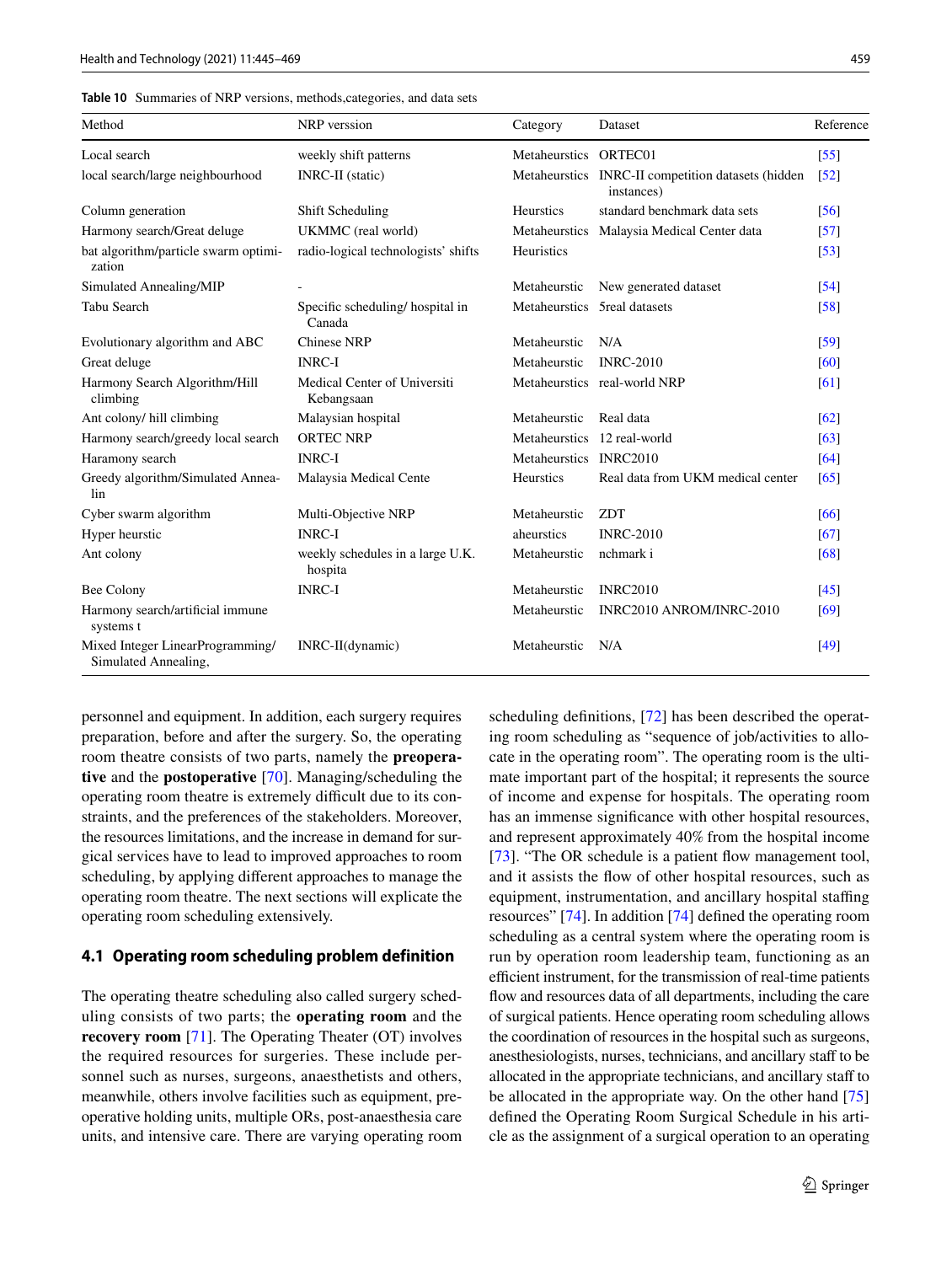room, according to a different type of factors such as room availability, weekly working hours, doctor's preferences, and operating room capabilities.

The main goal for each hospital is the high-quality service deliverance for patients, therefore there is an essential requirement for the boosting of operating room/department achievement through optimal resources usage. The operating room surgery scheduling is to distribute the operation start time and allocate the resources for scheduled surgeries, taking into consideration the multiple constraints in order to obtain the entire surgery flow, the existence and accessibility of resources, and the specializations and credentials of the staff [\[76](#page-22-35)].

Operating room theatre could be classified into different levels, according to patients type (elective, emergency), upon decision level such as (short, mid, long) term, or according to management procedures (block scheduling, open scheduling, or modified block scheduling) [\[77\]](#page-22-36). In this study, the primary emphasis is on the short term of the operating room scheduling which is split up to advance scheduling and allocation scheduling.

#### **4.2 Operating room scheduling versions**

Operating room scheduling at operational decision level is called surgical case scheduling problem (SCSP). There are mainly two scheduling versions of Operating Room Scheduling, namely: Advanced scheduling and Allocation scheduling. Advance scheduling is the procedure of establishing a patient's (elective) surgery date and aim to get patients satisfaction (minimize patients waiting time), while allocation scheduling involves the setting of the operating room and the process initiation time on the particular surgery day. This literature focused on the operating room planning, in which the scheduling of the patients needs two essential procedures to be carried out; firstly, the assignment of patients to the operation room as (advanced scheduling), and secondly, the determination of the sequence of surgeries in each operating room block by the allocation schedule. Generally, each hospital has determined one of the following strategies which have been classified by Fei et al to establish a surgery scheduling procedure. The first group of strategy encompasses an open scheduling strategy, block scheduling strategy, and modified block scheduling strategy [[1\]](#page-21-0).

**Open scheduling strategy** or "any workday" model of scheduling on OR scheduling entails no reservation in the time slot for a specific surgeon, and any workday option for surgeons. Additionally, this model is constraint-free [\[78](#page-22-37)] and follow the prioritization of chronology sequencing, starting from the earliest patient time-in strategy.

**Block scheduling strategy** surgeons or the appointment of a collective of surgeons assigned to a grouped time blocks, where the organization of surgical patients (usually half-day or full-day length) are made. Block scheduling is a particular open scheduling matter.

**Modified block scheduling strategy** This model is modified to obtain two types of scheduling: Firstly, by reserving some operating rooms opening hours while others are left open, and secondly, by freeing unused time blocks determined previously.

Practically the block scheduling and modified block scheduling has been widely applied in hospitals [[1](#page-21-0)]. Moreover, this model is more flexible and provides an opportunity to re-use free time slots of operating room scheduling [[78\]](#page-22-37).

### **4.3 OR Advanced scheduling (version 1)**

Advanced scheduling entails the surgery date establishment process for scheduling elective patients, which implicates a future event occurrence [[79\]](#page-22-38). Advanced scheduling also has been diverse to dynamic and static scheduling based on the surgery settings [[80\]](#page-22-39). However, the dynamic type refers to the patients who given a surgery date at consultation time. Whereas, the static type based on the patients waiting list. Advanced scheduling of the operating room is segregated into two categories, dependent on the type of constraints. The first constraints which are the total available operating room, while the rest of the constraints are determined by the available resources such as staff, and equipment.

#### **4.4 Allocation scheduling (version 2)**

Allocation scheduling also has other name called intervention scheduling, and surgical case scheduling. Allocation scheduling is to set the starting time of the operation and the resources are required for utilization. Allocation scheduling generates feasible scheduling for the operating room for each surgery per day with the assumption is that all patients in the hospital and ready for surgery [[79\]](#page-22-38).

### **4.5 Operating room scheduling mathematical formulation**

The mathematical formulation of operating room planing and scheduling are presented in the huge majority of papers presented by [[1,](#page-21-0) [81](#page-23-0), [82](#page-23-1)]. This review will consider the mathematical formulation as it is modelled by [[82](#page-23-1)] as advanced scheduling formulation. Lets  $(R)$  is the operating rooms, and  $(r = 1, ..., R)$ . *Q* be a set of patients,  $(q = 1, ..., Q)$ , and patients are scheduled in a set of time blocks, $b = 1, ..., B$ , in a set of days, $d = 1, ..., D$  in a set of weeks,  $w = 1, ..., W$ . The patients possess a priority coefficient  $U_q$  utilized in the determination of the sum of weighted waiting times, and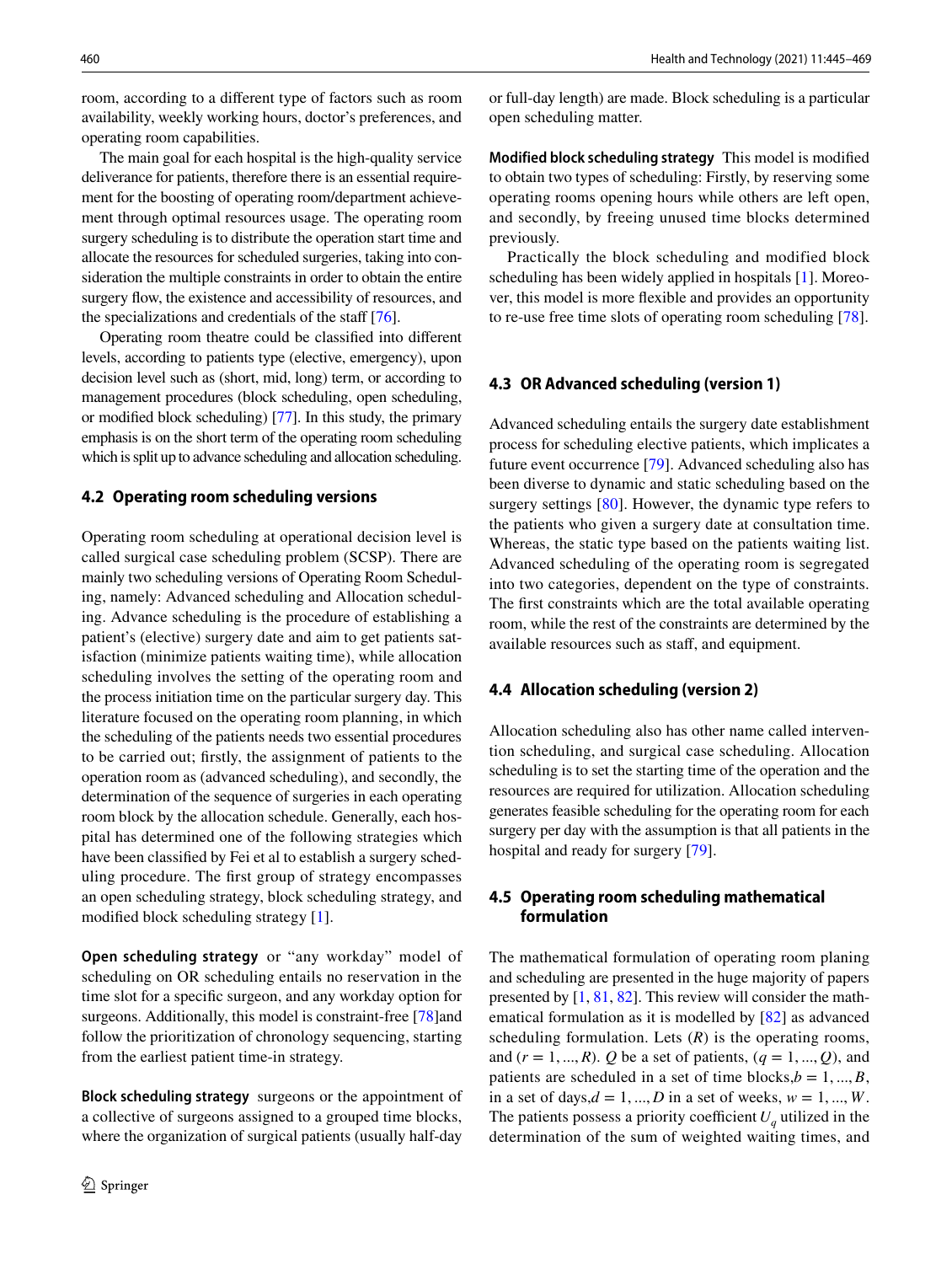delays over all patients. The coefficient is utilized to distinguish between inpatient and emergency patients. The coefficient is used to distinctive between inpatient and emergency patients.

Let  $A_q$  be the release time for the surgery of each patient. Let  $D_q$  due time for the surgery of each patient.  $D_q$ - $A_q$  be the clinical case for individual patient that will decrease if the patient does not receive his/her surgical services. Conversely, when compared with the elective patients, the emergency patients delays will result in a higher penalty on the objective function. Thus,the advance emergency patients arrival predication be  $,q \in P \cup I$ 

**Notations** The operating room planning and scheduling notations are presented by [[82](#page-23-1)] as the following: *P* is the elective patients index,  $(p = 1, ..., P)$  *P* is represent the number of the elective patients. *i* represented the non-elective patients  $(i = 1, ..., I)$  where *I* is elective patients number. *q* indicate to the elective and non elective patients  $(q = 1, ..., Q)$ where  $Q = P + 1$ ) is the total number of patients. *r* refers to operating rooms  $(r = 1, ..., R)$ ,  $R \to \infty$  is the operating rooms number. *b* indicates the blocks  $(b = 1, ..., B)$ , *B* is the total operating rooms blocks. *s* surgeon indicator  $(s = 1, ..., S)$ , and *S* is the number of surgeons. *e* refer to expertise( $e = 1, ..., E$ ) ,.*E* is the number of expertise *d* denotes the number of days in a week  $(d = 1, ..., D)$ , *D* is the number of days. *w* number of weeks ( $w = 1, ..., W$ ), *W* denotes the number of weeks.

**Parameter**  $C_{bdw}$  block (*b*) capacity in day (*d*) in a week (*w*).  $Y_{bdw}$  parameter occupation of block (*b*).  $\bar{t}_q$  surgery duration expectation for the patient  $q$ .  $A_q$  releasing time for the patient*q* surgery.  $D_q$  a sufficient time for patient *q* surgery.  $U_q$  clinical priority factor of patient.  $m_j$  in the objective function the weight term  $j$  ( $j = 1, ..., 7$ ).  $B_{edw}^{\cancel{E}}$  a number of blocks that are assigned to expertise *e* in day *d* in week *w*.  $E_q^Q$  expertise which patient *q* needs ( $E_q^Q = 1, ..., E$ ).  $B_{rdw}^R$  is a group of blocks that are assigned to room *r* in day *d* in a week *w*.  $S_p^p$ denotes the surgeon assigned to operate patient *p*  $(S_p^p = 1, ..., S)$ .  $B_{qdw}^Q$  is set of blocks that the patient undergo surgery in day *d* in week *w*.  $O_b^{max}$  overtime permitted by each block.  $O_r^{max}$  overtime permitted by each operating room.  $N_s^{max}$  The total number of surgeries allowed in that day by a surgeon.  $D_{dw}$  is calculated by  $D * (w - 1) + d$ , total number of waiting days by patient during the planning horizon(*D*  $*$  *W*). Decision variables:  $X_q b dw = 1$  if the patient *q* is scheduled undergo surgery in block *b* in day *d* in week *w*;0 otherwise.  $O_{bdw}$  is the amount of overtime of block *b* in day *d* in week *w*.  $n_{\text{adv}} = 1$  if the surgeon *s* is scheduled for surgery in day *d* in week *w*;0 otherwise. The mathematical formulation for operating room scheduling using deterministic approaches is generated according to the mean value of surgery duration as follow:

$$
obj_D = min(\sum_q \sum_b \sum_d \sum_w [m_1(D_{dw} - Aq) + m_2(D_{dw} - D_q)^+] X_{qbdw} U_q) +
$$
  
( $\sum [m_3(D_q - A_q) + m_4((D*W + 1) - D_q)]$ 

$$
\sum_{q:D_q \leq D*W} [m_3(D_q - A_q) + m_4((D * W + 1) - D_q)]
$$
  
(1 - 
$$
\sum_b \sum_d \sum_w X_{qbdw} U_q).
$$
 (12)

$$
+ m_5(Q - \sum_{q} \sum_{b} \sum_{d} \sum_{w} X_{qbdw})
$$
  

$$
+ m_6(\sum_{s} \sum_{d} \sum_{w} n_{sdw})
$$
  

$$
+ m_7(\sum_{b} \sum_{d} \sum_{w} o_{bdw})
$$
 (13)

Subject to:

$$
\sum_{w} \sum_{d} \sum_{b \in B_e^E dw \setminus E_q^Q = e \vee B_{qdw}^Q} X_{qbdw} \le 1 \forall q
$$
\n(14)

$$
\sum_{q} \bar{t}_{q} X_{qbdw} \le (y_{bdw} C_{bdw}) + O + bdw \forall b, d, w
$$
\n(15)

$$
o_{bdw} \leqslant O_b^{max} \forall b, d, w \tag{16}
$$

$$
\sum_{q} \sum_{b} \in B^{R}_{rdw} \bar{t}_{q} X_{qbdw} \leq \sum_{b \in B^{R}_{rdw}} \left[ (y_{bdw} C_{bdw} + o_{bdw}) \forall d, w, r \right]
$$
\n(17)

$$
\sum_{b} \in B^{R} o_{bdw} \leq O^{max} \forall d, w, r
$$
\n(18)

$$
D_{dw} \ge A_q \sum x_{qbdw} \forall q, d, w \tag{19}
$$

$$
\sum_{b} X_{pbdw} \leqslant n_{sdw} \forall p : S_p^p = s, \forall s, d, w \tag{20}
$$

$$
\sum_{p:s_p^p=s} \sum_{b} X_{pbdw} \leq N_s^{max} \forall s, d, w \tag{21}
$$

 $x_{qbdw}$  ∈ 0, 1∀*q*, *b*, *d*, *w* (22)

$$
n_{sdw} : integer \forall s, d, w \tag{23}
$$

$$
o_{bdw} \ge 0 \forall b, d, w \tag{24}
$$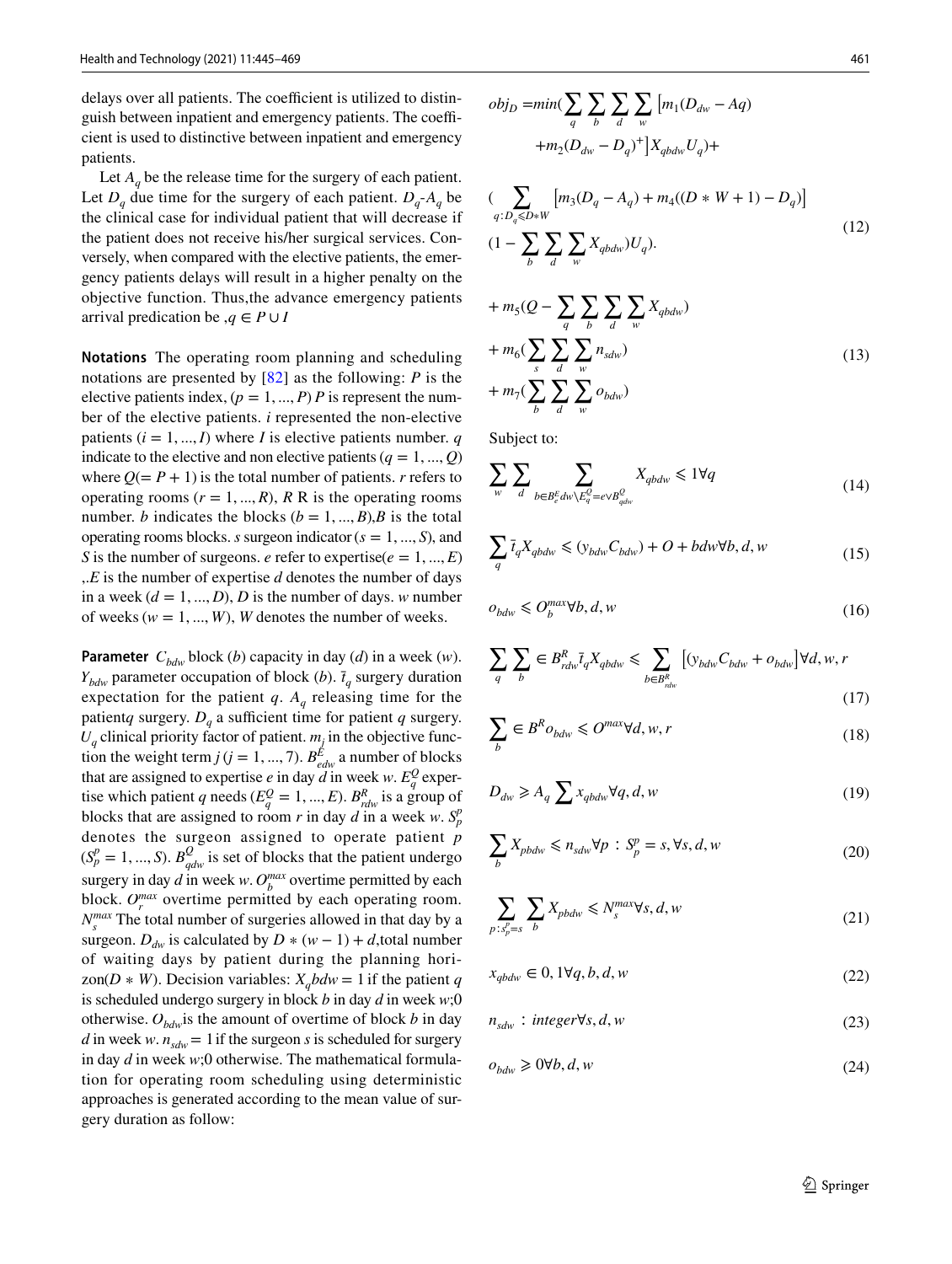<span id="page-17-0"></span>

| <b>Table 11</b> Experimental design for real-life instance generation [83] |  |  |  |
|----------------------------------------------------------------------------|--|--|--|
|                                                                            |  |  |  |

| Problem parameter Values considered |                                                                      | Number of values |
|-------------------------------------|----------------------------------------------------------------------|------------------|
| Specialty (p)                       | CHI, ORT, ENT, GYN, PLA, $ p =11$<br>URO, EYE, THO, ONC,<br>NEU, MIX |                  |
| Number of $ORS(i)$                  | 5, 10, 15, 20, 25, 30, 35, 40                                        | $ i =8$          |
| Load $(\alpha)$                     | $0.80, 0.85, \ldots, 1.2$                                            | $ A  = 10$       |
| Total instance=                     | 880                                                                  |                  |

#### **4.6 Operating room scheduling data sets**

Operating room scheduling problems have been studied by various researchers and tested based on different data sets up on their countries hospital. To the best of our knowledge, no commonly utilized test sets were identified for other healthcare scheduling issues, such as the issue of surgical scheduling. In this review, we have presented a data set which has been introduced by [\[83](#page-23-2)], which involved (20,880) instances with small family subset instances which involved (146) instances. This data set was generated based on real life data from Dutch hospitals (11 surgical specialties), the experimental design for real-life instance generation shown in Table [11](#page-17-0). Whilst, Table [12](#page-17-1) presents the statics outcomes, and the experiment design for the generation of theoreti-cal instances shown in Table[13](#page-18-0) https://www.utwente.nl/en/ choir/research/BenchmarkORScheduling/introduction.

#### **4.7 Operating room scheduling in optimization**

The literature in scheduling operating room has a wide range of methodologies that fit with optimization domain. Various heurstics and metaheurtics has been applied to tackle operating room scheduling problem. In this context, constructed a weekly operating theater surgery scheduling using open scheduling strategy has been proposed by [\[1\]](#page-21-0). The objectives of this work is in the maximization of the operating rooms usage, and the minimization of the operating theatre overtime expenditure, in addition to the minimization of the unanticipated idle time among surgical patients. The solution procedure in this work is distinguished into two phases, the first phase involves the assignment of a specific date for surgeon to each patient, and that the surgeons are free to assign his case in the time block. Next, the daily scheduling is determined in order to fix the operation sequence and takes into consideration the recovery beds that are available. The proposed method is characterized by a set-partitioning integer-programming model, and where the solution is arrived through a column-generation-based heuristic process. The second phase which entails the daily scheduling problem is outlined as a two-staged hybrid flow-shop model, that is resolved by a hybrid genetic algorithm, utilizing a Tabu search procedure for executing local search. A evaluation of the proposed method has been done with different actual surgery schedules based on Belgian university hospital data. The results showed lesser idle time between the surgical cases as derived from the surgery schedules, in addition to the greater operating rooms usage, with minimal overtime. Furthermore [\[84](#page-23-3)] proposed a novel two-stage stochastic mixed-integer programming model to solve surgery schedules across multiple operating room under uncertainty has been developed by [[84\]](#page-23-3). The main idea in this paper observes the enablement of numerous operations to be completed simultaneously, because of the availed presence of various operating room, aid and support from other surgeons, especially from the principal staff surgeon. It described the benefit behind the sharing of resources among the surgeons. The summaries of all optimization algorithm and data sets with categorize is illustrated in (Table [14\)](#page-18-1)

| Specialty short<br>name | Specialty full name                                                                                              | Surgery types | Surgery<br>realiza-<br>tions |
|-------------------------|------------------------------------------------------------------------------------------------------------------|---------------|------------------------------|
| <b>CHI</b>              | General surgery                                                                                                  | 149           | 931                          |
| <b>ENT</b>              | Otolaryngology                                                                                                   | 146           | 11,986                       |
| <b>EYE</b>              | Ophthalmic surgery                                                                                               | 91            | 7953                         |
| <b>GYN</b>              | Obstetric and gynecologic surgery                                                                                | 60            | 4116                         |
| <b>MIX</b>              | Remaining specialties, such as colorectal surgery, pediat-<br>ric surgery, traumasurgery, vascular surgery, etc. | 173           | 46,938                       |
| <b>NEU</b>              | Neurological surgery                                                                                             | 47            | 2832                         |
| <b>ONC</b>              | Surgical oncology                                                                                                | 43            | 6466                         |
| <b>ORT</b>              | Orthopedic surgery                                                                                               | 133           | 7618                         |
| PLA                     | Plastic surgery                                                                                                  | 73            | 3022                         |
| <b>THO</b>              | Thoracic surgery                                                                                                 | 28            | 224                          |
| <b>URO</b>              | Thoracic surgery                                                                                                 |               |                              |
| Total                   |                                                                                                                  | 1018          | 108.11                       |

<span id="page-17-1"></span>**Table 12** Statistics of the outcome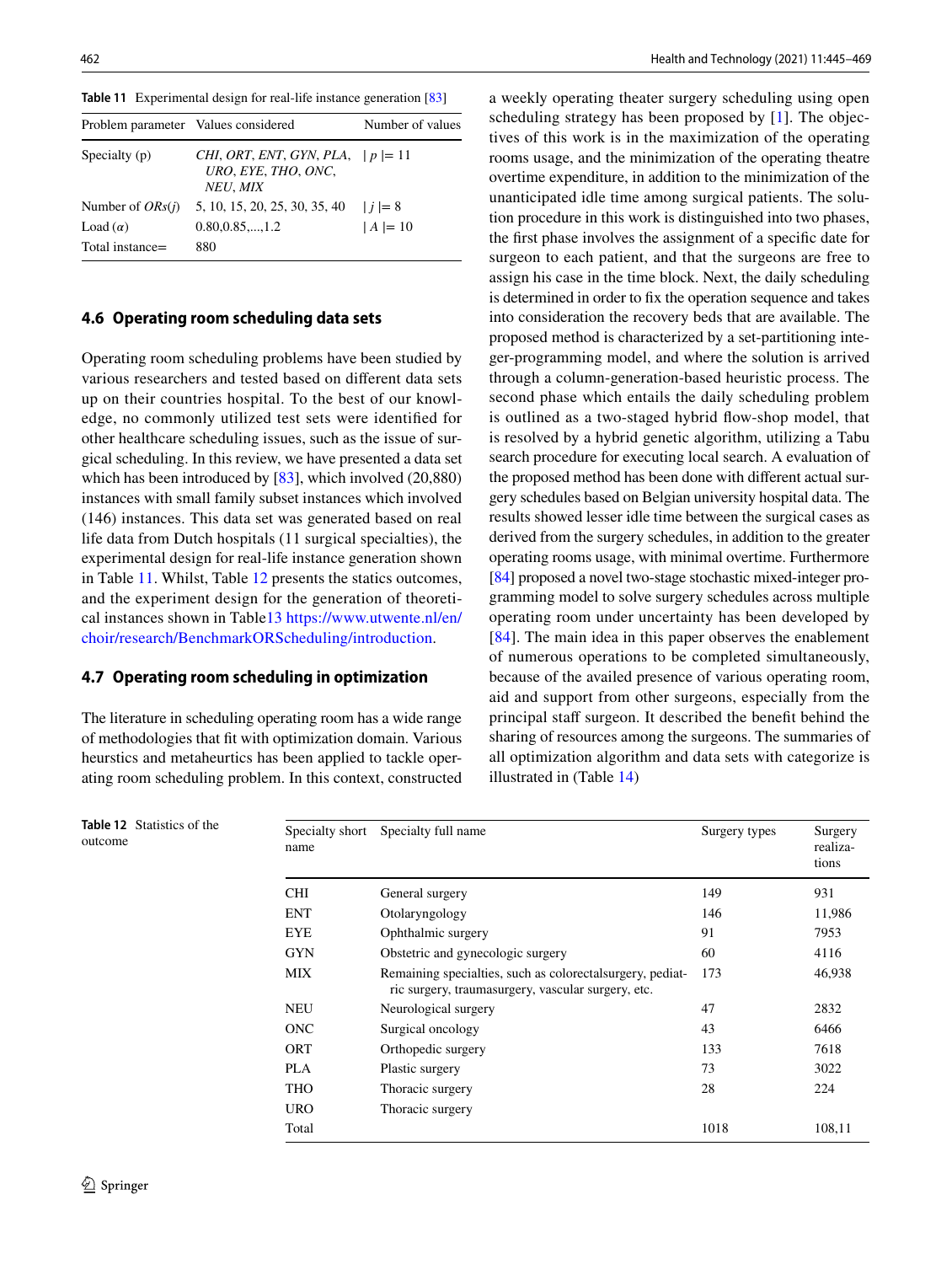<span id="page-18-0"></span>**Table 13** Shows the experiment design for the generation of theoretical instances [\[83\]](#page-23-2)

| Problem parameter              | Values considered               | Number of values |
|--------------------------------|---------------------------------|------------------|
| Case mix profile $(p)$         | 0,1,,16                         | $ 17  = 17$      |
| Number of $OR_{s}(i)$          | 5, 10, 15, 20, 25, 30,<br>35.40 | $ i =8$          |
| $Load(\alpha)$                 | $0.80, 0.85, \ldots, 1.20$      | $ A  = 10$       |
| Total instance param-<br>eters |                                 | 1360             |

#### **4.7.1 Surgery scheduling problem in optimization**

Surgical scheduling problem was resolved using different optimization method. Some of those researchers used deterministic models, whereas others used stochastic method. In the optimization field, there are several researchers who applied different techniques to solve this problem. In recent

<span id="page-18-1"></span>**Table 14** Summaries of OR method,version,data sets,categories

years [\[104\]](#page-23-4) solved the surgical scheduling procedures by applying a discrete event simulation model in the first stage, that evaluated the 12 varying sequencing and patient appointment time-setting, including expected patient waiting time, in addition to the expected surgical suite overtime as per day. In the second stage, a bi-criteria genetic algorithm (GA) was utilized to evaluate whether there are more superior solutions can be obtained for the single-day scheduling problem. Moreover, the efficiency of the bi-criteria genetic algorithm in the event of a the surgery date change was investigated. In addition, [\[105\]](#page-23-5) considered the application of operational surgery scheduling problems at a medium sized Norwegian hospital. In the study, the execution of the scheduling planning for day scheduling, with the weekly scheduling and admission planning was discussed. The proposed method used a generalized model for surgery scheduling problems. The equalization of computational loads between a construction and an enhancement method was achieved through the implementation of a parented

| Method                                   | Version                                                                     | Data set                                     | Categories                | Ref.                |
|------------------------------------------|-----------------------------------------------------------------------------|----------------------------------------------|---------------------------|---------------------|
| Local search                             | Integrated with PASP                                                        |                                              |                           | $\lceil 18 \rceil$  |
| Genetic Algorithm/ILP                    | Operating room+anesthesia recov-<br>ery bed                                 | Randomly generated                           | Metaheurstic/exact        | [85]                |
| Monte Carlo/greedy local search          | Advanced scheduling OR                                                      | 10 generated instances                       | heuristic                 | [86]                |
| Mixed integer programming                | Uncertainty OR scheduling                                                   | real data                                    | stochastic/Heuristic      | [87]                |
| Ant Colony Optimization                  | Multi-objective OR                                                          | data from Cancer Center                      | metaheuristic             | [88]                |
| Genetic algorithm is                     | Allocation scheduling                                                       | N/A                                          | Metaheurstics             | [89]                |
| Genetic Algorithm/Particle swarm         | Multi constraints OR                                                        | real data from public hospital               | Metaheurstic              | [90]                |
| Column generation                        | Integrated OR model                                                         | Real data                                    | Heuristic                 | [91]                |
| Grey Wolf/VNS O                          | Integrating 3 stage OR                                                      | data base 2017                               | Meta heuristic            | $\lceil 36 \rceil$  |
| Simulated Annealing/Tabu search          | <b>Operating Theater Room</b>                                               | Three real datasets/Scottish<br>hospital     | Heuristic/metaheuristics. | $\lceil 92 \rceil$  |
| Column Generation/Local Branch-<br>ing   | Surgical Case re-Planning and<br>Scheduling problem                         | Real data                                    | <b>Heuristics</b>         | [93]                |
| Mixed-integer linear programming         | OR/elective surgery                                                         | Real data/Iraq                               | Heurstics                 | [94]                |
|                                          | Scheduling surgery in OR/<br>Advanced scheduling                            | Real data                                    | Heurstic,                 | [95]                |
| Hybrid genetic algorithm/local<br>search | OR surgery scheduling                                                       | real data/hospitalin China                   | Metaheurstics             | [96]                |
| Ant colony                               | Surgery scheduling/Open schedul-<br>ing                                     | Generated five test cases                    | Metaheurstics             | $\sqrt{76}$         |
| Genetic Algorithm                        | <b>OR</b>                                                                   | N/A                                          | Metaheuristic             | [97]                |
|                                          | Uncertain single OR                                                         | Random generated dataset                     | heuristic                 | [98]                |
| Genetic Algorithm/local search           | Surgeries assignment problems                                               | 20 instances randomly generated              | Metaheurtstic             | $[99]$              |
| Genetic algorithm                        | OR scheduling                                                               | Randomly generated                           | Metaheurstic              | [100]               |
|                                          | OR/Advanced scheduling                                                      | Real data/San Martino University<br>Hospita  | Metaheurstic              | $\lceil 101 \rceil$ |
| Bees Algorithm/Simulated aneal-<br>ing   | Master Surgery Scheduling Prob-<br>lem/ Surgical Case Assignment<br>Problem | Real data/San Martino University<br>Hospital | Metaheurstic              | [102]               |
| Local search                             | Surgical case assignment                                                    | real instances/Portuguese                    | Heuristics                | $[103]$             |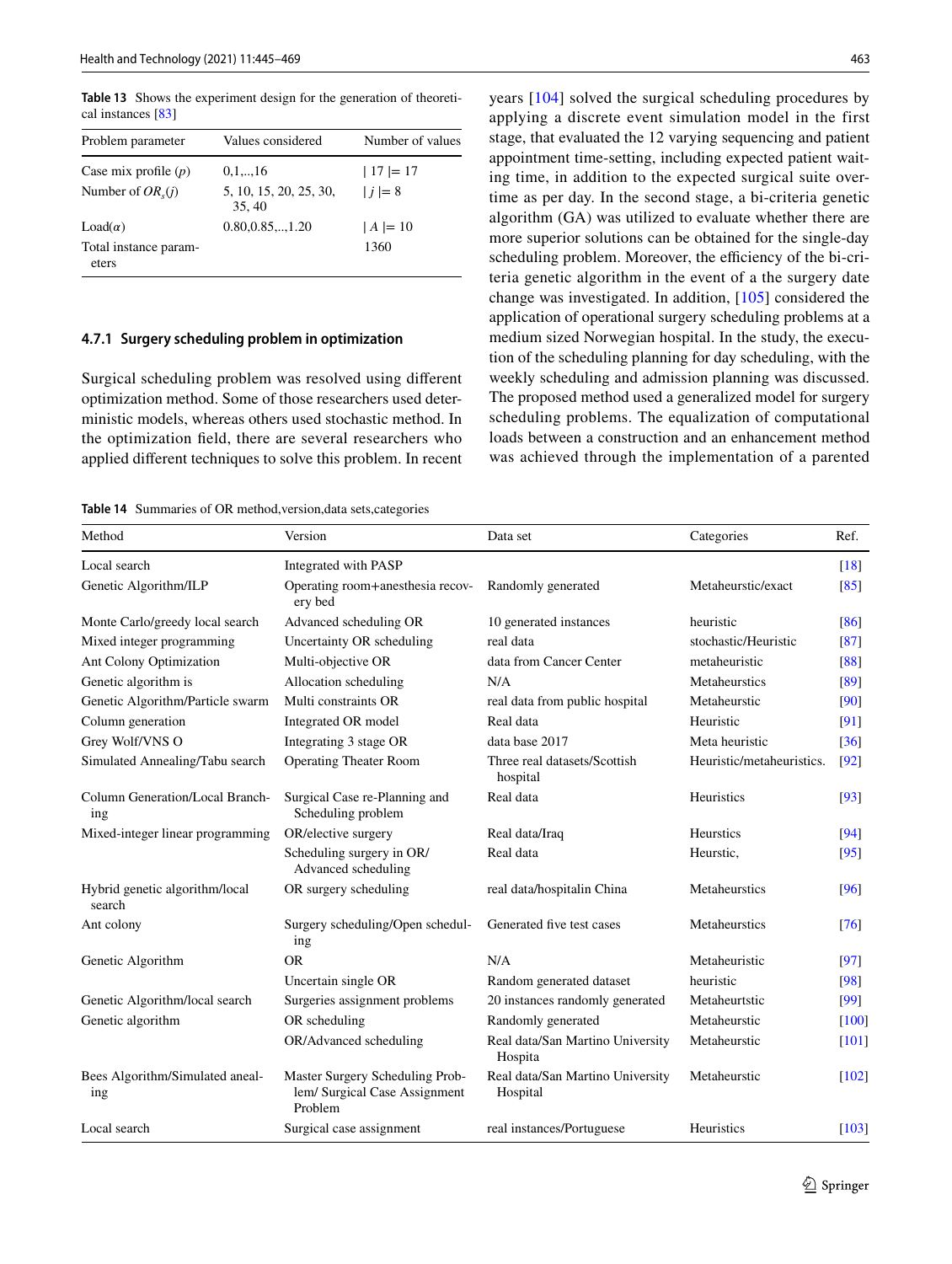model solution using an on-line learning. The result of this algorithm showed an excellent performance traversing various problem categories. In the same context, [[85](#page-23-6)] has been proposed two exact and metaheurstic method to scheduling surgery in operating room integrated with post-anesthesia recovery beds. Table [3](#page-3-0) presents the surgery scheduling problem and the respective methods employed and patients categories.

### **4.8 Discussion**

Operating rooms are an important and expensive sector in the most hospitals [\[70](#page-22-14)]. Thus, various studies have been conducted on scheduling and planning of the operating room under operational, tactical [\[119](#page-23-25)], strategic levels, which concerned as a decision level for operating rooms.

Various solution procedures have been utilized to tackle this problem, heuristic and metaheuristic methods have been intensified in the literature in the context of optimization. Due to the high constraints problem could not be solved using the exact method. The uncertainty in scheduling techniques are the most difficult task, and they are more concrete, since, the uncertainty in time frame is the most interesting topic. Operating room scheduling integrated with other healthcare services such as patient [\[13\]](#page-21-12) scheduling, nurse [\[120\]](#page-24-0) is limited. However, the integration between an operating room with other systems in the hospital will enhance the hospital performance and will lead to improving the hospitalization services (Table [14\)](#page-18-1) summaries recent methods, versions and categories. Moreover, most studies have pay particular attention to elective patients than on, non-elective patients. Urgent patients and emergency patients get less attention (Table [15](#page-19-1)). Furthermore, surgery scheduling problem involved three forms of scheduling [\[121](#page-24-1)], first the surgeon is assigned by hospital administration, then the surgeon is assigned to time block, and finally the last minute adjustment (if required). Surgery scheduling problem has been addressed by various approaches and considered elective/ uncertain patients. Tackling elective and emergency patients in surgery scheduling is limited. Several articles consider the problem separately, while others have used integrated models [\[122\]](#page-24-2). Most studies have focused on surgery scheduling integrated with other healthcare scheduling such as with operating room [[108\]](#page-23-26), patient scheduling [\[116](#page-23-27)], physician scheduling [\[77](#page-22-36)]. The integrating between surgery scheduling with different healthcare problem could provide highquality services, and minimizing overtime cost. Developing multi decision healthcare scheduling system which combines between surgery scheduling, operating room planning, and physician scheduling is better to address a real-life situation and balancing hospital resource utilization.

### <span id="page-19-0"></span>**5 Other healthcare scheduling and planning problems**

In healthcare scheduling problems many problems receive less attention by researchers, in this section will surveyed and give an overview of other healthcare scheduling such as scheduling physicians [\[123](#page-24-3)[–125\]](#page-24-4), home healthcare [[126](#page-24-5)[–128\]](#page-24-6), telemedicine scheduling [\[129\]](#page-24-7). Physician scheduling is a realworld problem which arises in hospitals, physician scheduling is a type of staff schedules with more complex regulation. Physician scheduling is defined as assigning a physician to duty such as surgeries, clinics, scopes, calls, administration and others over time slots /shifts according to planning horizons with different types of preferences and constraints [\[125\]](#page-24-4). Physician scheduling problem have two roster planning cyclic/ ad-hoc which refer to planning period must be reconstructed because physicians may have different work rosters each

<span id="page-19-1"></span>

| Table 15 SSP | References          | method                                                         | Uncertain/Elective |
|--------------|---------------------|----------------------------------------------------------------|--------------------|
|              | [106]               | Stochastic programming                                         | Uncertainty        |
|              | [107]               | Integer programs                                               |                    |
|              | [108]               | stochastic linear program                                      | Uncertainty        |
|              | [109]               | branch-and-price exact solution algorithm                      |                    |
|              | $\lceil 110 \rceil$ | branch-and-bound algorithm                                     |                    |
|              | [111]               | heuristics and local search                                    | elective           |
|              | $\lceil 112 \rceil$ | stochastic dynamic programming                                 | elective           |
|              | [113]               | mixed integer linear formulation and light robustness approach | elective           |
|              | [114]               | integer linear programming model                               | elective           |
|              | [115]               | stochastic dynamic programming model                           | elective           |
|              | [104]               | heuristics- discrete event simulation model- bi-criteria GA    | elective           |
|              | $\lceil 116 \rceil$ | local search, integer programming, binary programming          | elective/emergency |
|              | $\lceil 117 \rceil$ | discrete-event model                                           | uncertain          |
|              | $\lceil 118 \rceil$ | Discrete Event Dynamic System                                  | elective           |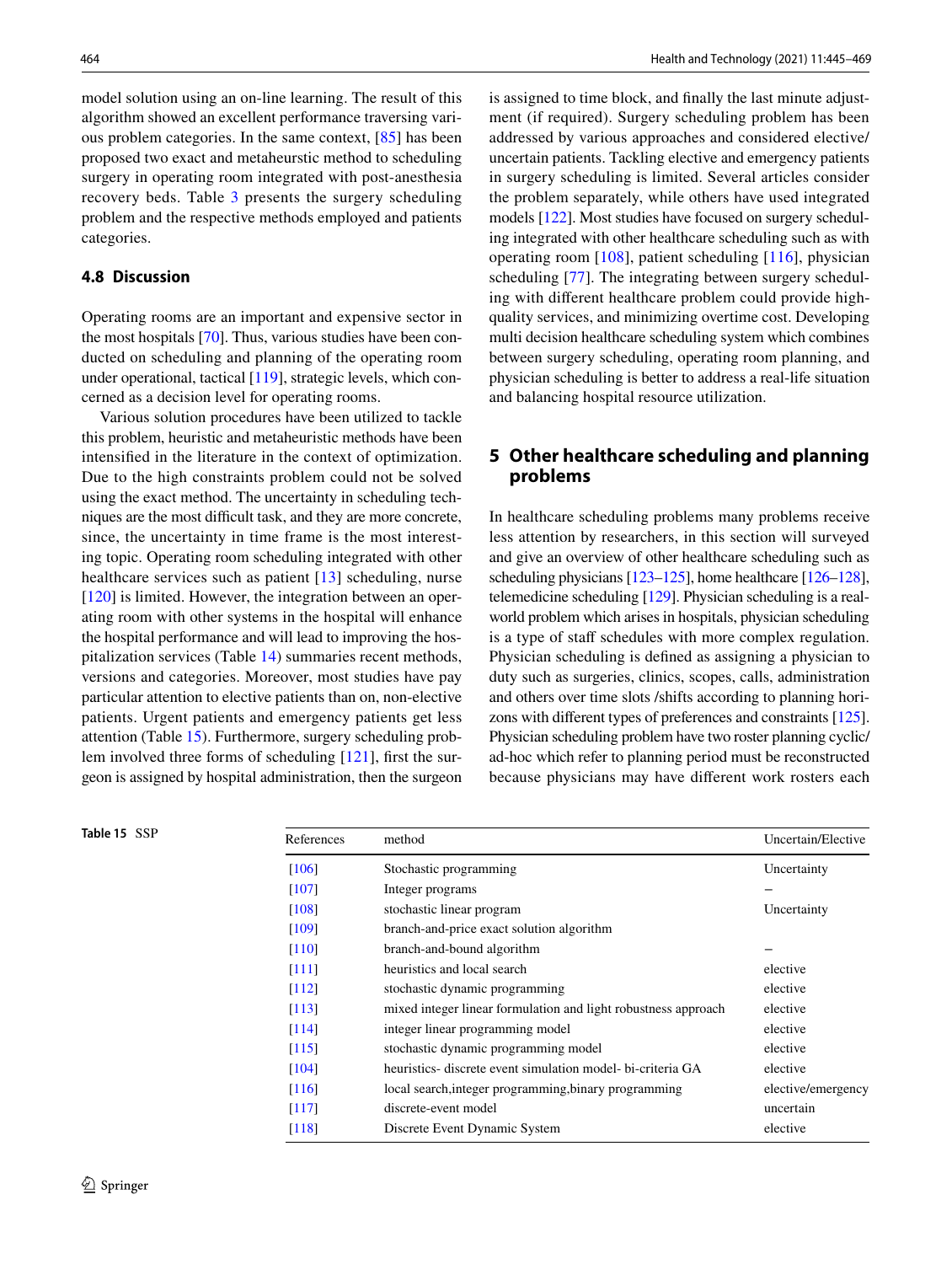week. Where as cyclic planning refer to set models for doctors, with or without weekly rotation. Planning and scheduling in physician problem has been arouse in a three decision level (strategic, tactical and operational planning). However, physician scheduling is represented by day-to-day scheduling, in which the physician is given various duties [[77](#page-22-36)]. Scheduling physician problems have been studied by different researchers such as [\[125](#page-24-4)] who proposed a mathematical programming models to solve a master physician scheduling problem. In addition [\[123](#page-24-3)] and [[130\]](#page-24-8) had proposed a mix integer linear programming for solving this problem. In addition [\[131](#page-24-9)] studied the scheduling of physicians in the pediatric intensive care unit (PICU) too. On the other hand [[77](#page-22-36)] integrated physicians and surgery scheduling for the purpose of solving operating room scheduling problems by using mix integer linear programming. Furthermore, [[132\]](#page-24-10) had described physician problems in a case study, in Swedish public hospitals. Moreover [\[133](#page-24-11)] had presented the problem from the perspectives of US hospitals. The author have studied different types of physician scheduling using different priorities. Besides that, [\[134\]](#page-24-12) had studied the problem by using a case hospital from the King Khalid University a Hospital in the Kingdom of Saudi Arabia. Home healthcare scheduling another healthcare complex optimization problem which has been grown in various decision levels, such as assigning staff or scheduling shifts [\[135](#page-24-13)]. For instance, various sets of nurses could be allocated to different clients which are located in diverse areas. Therefore, various constraints, requirements, and preference should be considered, such as nurse expertise, clients requirements, and nurse working time. However, balancing the expertise of nurses and customers is a standard function of home healthcare scheduling optimization and the selection of skills considered varies based on the needs of the client and the particular regulatory environment. The major solution method of home healthcare scheduling has been done using metaheurstic algorithm [[136,](#page-24-14) [137\]](#page-24-15). Recently the field of telemedicine has attracted a multitude of researchers because it provides a new platform for patients to access the healthcare services. It provides medical care for patients in distant remote areas such as villages that need outreach services.

### <span id="page-20-0"></span>**6 Conclusion and future work**

In this survey paper, we address healthcare scheduling problem as an optimization problem. Scheduling in healthcare is segregated into two types; personnel and resources. This review on healthcare scheduling has identified the areas of healthcare scheduling such as patient admission scheduling, nurse rostering problem, operating room scheduling problem

and other healthcare scheduling problem. The objective of all scheduling systems in optimization aspect is to reduce the cost and patient's waiting time and maximize the resources efficiency. The quality of the solution is dependent upon the cost function which is involved in the summation of the soft constraints. In addition, this review summarized all scheduling systems on healthcare, and are supported by most successful algorithms, which have used a diverse spectrum of search methodologies. We noticed that several latest sophisticated systems obtained significant results. Furthermore, the metaheuristics algorithms involved in the local search methods and population-based method, have been highlighted in this paper. However, the major successful algorithms are from nature-inspired algorithms, which proved their ability to solve N/P hard problem. This is due to their ability to explore the search space, especially swarm-based algorithms. The challenges for future research direction are to:

- 1. Utilized other metaheuristic algorithms such as a swarmbased algorithm for solving healthcare scheduling problems in order to obtain better results.
- 2. Study and analysed the robustness of each algorithm that has been applied to each problem.
- 3. Build a scheduling system for the hospital, which covers the entire hospital dynamically.
- 4. Focusing on particular real-world problems on healthcare such as telemedicine which will help during a disaster such as COVID 19 pandemic.
- 5. We can also be adapting big data analytic methods in order to get real data sets for different scheduling systems, by focusing on the most complex situations such as COVID 19 pandemic and get historical data for a number of patients and nurse shift as well as physician scheduling, to come up with new data sets regarding those problems.
- 6. Most studies focus on the elective patients more than other patients type, further research direction could be on scheduling triage, emergency, urgent patients could be an interesting topic if it is integrated with other scheduling techniques problems such as physician scheduling and nurse scheduling.
- 7. Integrated scheduling system which involved patients, nurse, physician, and operating rooms could improve the service quality for the medical system.

#### **Declarations**

**Conflict of Interest** The authors declare that they have no conflict of interest.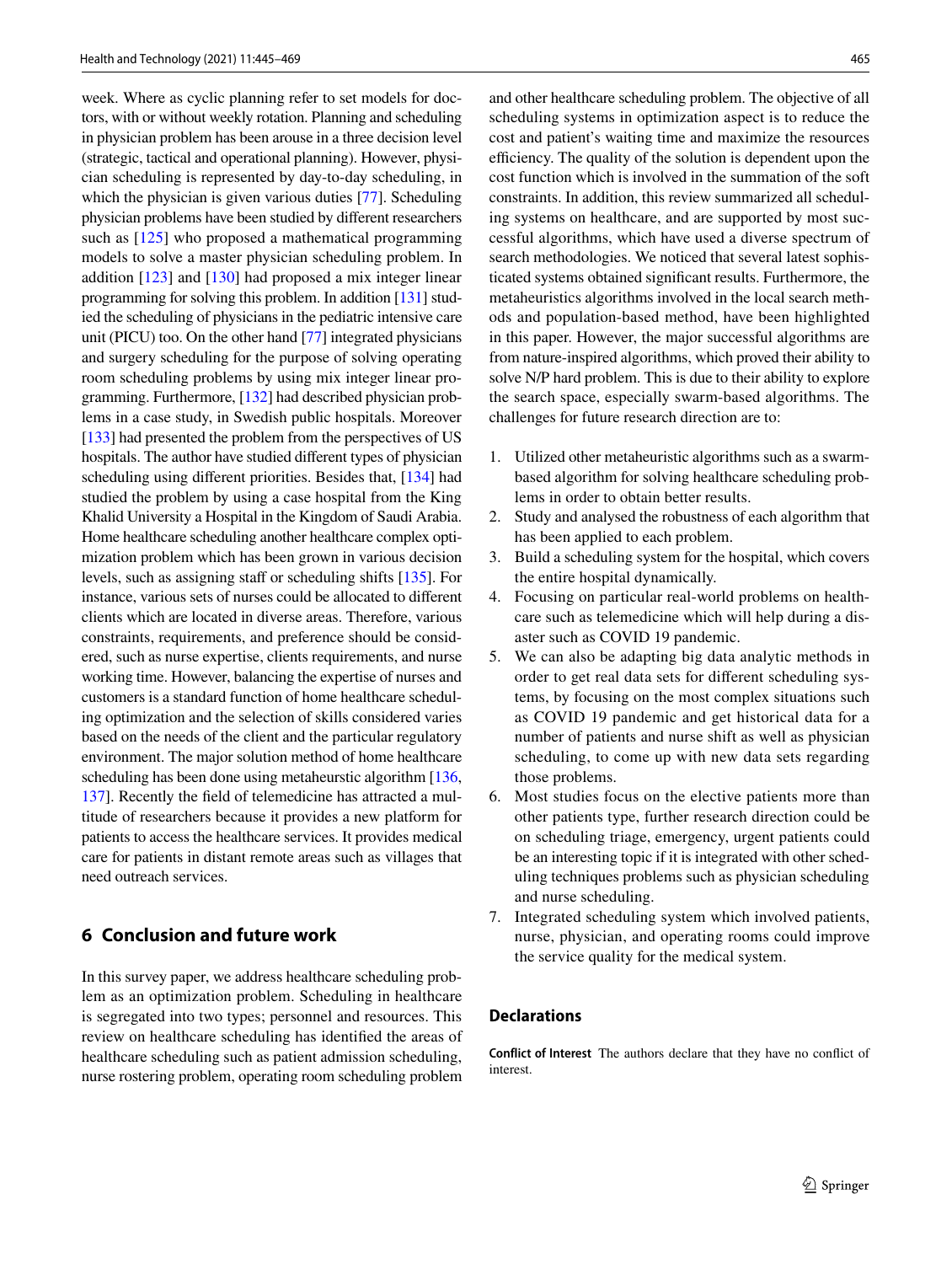### **References**

- <span id="page-21-0"></span> 1. Fei H, Meskens N, Chu C. A planning and scheduling problem for an operating theatre using an open scheduling strategy. Comp Industrial Eng. 2010;58(2):221–30.
- <span id="page-21-1"></span> 2. Rais A, Viana A. Operations research in healthcare: a survey. Int Trans Operation Res. 2011;18(1):1–31.
- <span id="page-21-2"></span> 3. Batun S, Begen MA. Optimization in healthcare delivery modeling: Methods and applications. In Handbook of Healthcare Operations Management, pages 75–119. Springer, 2013.
- <span id="page-21-3"></span> 4. Oueida S. Modeling a New Computer Framework for Managing Healthcare Organizations: Balancing and Optimizing Patient Satisfaction, Owner Satisfaction, and Medical Resources. CRC Press; 2020.
- <span id="page-21-4"></span> 5. Hall RW, et al. Handbook of healthcare system scheduling. Springer; 2012.
- <span id="page-21-5"></span> 6. Gupta D, Denton B. Appointment scheduling in health care: Challenges and opportunities. IIE transactions. 2008;40(9):800–19.
- <span id="page-21-6"></span> 7. Rinder MM, Weckman G, Schwerha D, Snow A, Dreher PA, Park N, Paschold H, and Young W. Healthcare scheduling by data mining: Literature review and future directions. J Healthcare Eng, 3, 2012.
- <span id="page-21-7"></span> 8. Marynissen J, Demeulemeester E. Literature review on integrated hospital scheduling problems. KU Leuven, Faculty of Economics and Business, KBI\_1627, 2016.
- <span id="page-21-8"></span> 9. Van den Bergh J, Beliën J, De Bruecker P, Demeulemeester E, De Boeck L. Personnel scheduling: A literature review. Euro J Oper Res. 2013;226(3):367–85.
- <span id="page-21-9"></span> 10. Rahimi I, and Gandomi AH. A comprehensive review and analysis of operating room and surgery scheduling. Arch Comp Methods in Eng. 2020.
- <span id="page-21-10"></span> 11. Zhu S, Fan W, Yang S, Pei J, Pardalos PM. Operating room planning and surgical case scheduling: a review of literature. J Combi Opt. 2019;37(3):757–805.
- <span id="page-21-11"></span> 12. Ahmadi-Javid A, Jalali Z, Klassen KJ. Outpatient appointment systems in healthcare: A review of optimization studies. Euro J Oper Res. 2017;258(1):3–34.
- <span id="page-21-12"></span> 13. Ceschia S, Schaerf A. Modeling and solving the dynamic patient admission scheduling problem under uncertainty. Artif Intell Med. 2012;56(3):199–205.
- <span id="page-21-13"></span> 14. Lusby RM, Schwierz M, Range TM, Larsen J. An adaptive large neighborhood search procedure applied to the dynamic patient admission scheduling problem. Artif Intell Med. 2016;74:21–31.
- <span id="page-21-14"></span> 15. Bilgin B, Demeester P, Misir M, Vancroonenburg W, Berghe GV. One hyper-heuristic approach to two timetabling problems in health care. J Heuristics. 2012;18(3):401–34.
- <span id="page-21-15"></span> 16. Demeester P, de Causmaecker P, and Vanden Berghe G. Applying a local search algorithm to automatically assign patients to beds. In Proceedings of the 22nd conference on quantitative methods for decision making (Orbel 22), pages 35–36, 2008.
- <span id="page-21-16"></span> 17. Demeester P, Souffriau W, De Causmaecker P, Berghe GV. A hybrid tabu search algorithm for automatically assigning patients to beds. Artif Intell Med. 2010;48(1):61–70.
- <span id="page-21-17"></span> 18. Ceschia S, Schaerf A. Dynamic patient admission scheduling with operating room constraints, flexible horizons, and patient delays. J Sched. 2016;19(4):377–89.
- <span id="page-21-18"></span> 19. Sigurpalsson AO, Runarsson TP, and Saemundsson RJ. Stochastic master surgical scheduling under ward uncertainty. In International Conference on Human-Centred Software Engineering, pages 163–176. Springer, 2019.
- <span id="page-21-19"></span> 20. Ceschia S, Schaerf A. Local search and lower bounds for the patient admission scheduling problem. Comp Operations Res. 2011;38(10):1452–63.
- <span id="page-21-20"></span> 21. Vancroonenburg W, de Causmaecker P, and Vanden Berghe G. Patient-to-room assignment planning in a dynamic context. In Proceedings of the 9th International Conference on the Practice and Theory of Automated Timetabling (PATAT-2012), pages 193–208. Citeseer, 2012.
- <span id="page-21-21"></span> 22. Granja C, Almada-Lobo B, Janela F, Seabra J, Mendes A. An optimization based on simulation approach to the patient admission scheduling problem using a linear programing algorithm. J Biomed info. 2014;52:427–37.
- <span id="page-21-22"></span> 23. Hammouri AI, and Alrifai B. Investigating biogeography-based optimisation for patient admission scheduling problems. J Theo Appl Info Tech. 70(3), 2014.
- <span id="page-21-23"></span> 24. Range TM, Lusby RM, Larsen J. A column generation approach for solving the patient admission scheduling problem. Euro J Oper Res. 2014;235(1):252–64.
- <span id="page-21-24"></span> 25. Kifah S, Abdullah S. An adaptive non-linear great deluge algorithm for the patient-admission problem. Info Sci. 2015;295:573–85.
- <span id="page-21-25"></span> 26. Vancroonenburg W, De Causmaecker P, Berghe GV. A study of decision support models for online patient-to-room assignment planning. Ann Oper Res. 2016;239(1):253–71.
- <span id="page-21-26"></span> 27. Turhan AM, Bilgen B. Mixed integer programming based heuristics for the patient admission scheduling problem. Comp Oper Res. 2017;80:38–49.
- <span id="page-21-27"></span> 28. Guido R, Solina V, Mirabelli G, and Conforti D. Offline patient admission, room and surgery scheduling problems. In New Trends in Emerging Complex Real Life Problems, pages 275– 283. Springer, 2018.
- <span id="page-21-28"></span> 29. Guido R, Groccia MC, Conforti D. An efficient matheuristic for offline patient-to-bed assignment problems. Euro J Oper Res. 2018.
- <span id="page-21-29"></span> 30. Bolaji AL, Bamigbola AF, Shola PB. Late acceptance hill climbing algorithm for solving patient admission scheduling problem. Knowledge-Based Systems. 2018;145:197–206.
- <span id="page-21-30"></span> 31. Doush IA, Al-Betar MA, Awadallah MA, Hammouri AI, Raed M, ElMustafa S, and ALkhraisat H. Harmony search algorithm for patient admission scheduling problem. J Intel Sys, 2018;29(1):540–553.
- <span id="page-21-31"></span> 32. Bastos LS, Marchesi JF, Hamacher S, Fleck JL. A mixed integer programming approach to the patient admission scheduling problem. Euro J Operational Res. 2019;273(3):831–40.
- <span id="page-21-32"></span> 33. Hammouri AI. A modified biogeography-based optimization algorithm with guided bed selection mechanism for patient admission scheduling problems. J King Saud Univ-Comp Info Sci, 2020.
- <span id="page-21-33"></span> 34. Zhu YH, Toffolo TA, Vancroonenburg W, Berghe GV. Compatibility of short and long term objectives for dynamic patient admission scheduling. Comp Operations Res. 2019;104:98–112.
- <span id="page-21-37"></span> 35. Diamant A, Milner J, Quereshy F. Dynamic patient scheduling for multi-appointment health care programs. Prod Operations Manage. 2018;27(1):58–79.
- <span id="page-21-38"></span> 36. Zhu S, Fan W, Liu T, Yang S, Pardalos PM. Dynamic threestage operating room scheduling considering patient waiting time and surgical overtime costs. J Combinatorial Opt. 2020;39(1):185–215.
- <span id="page-21-34"></span> 37. Ernst AT, Jiang H, Krishnamoorthy M, Sier D. Staff scheduling and rostering: A review of applications, methods and models. Euro J Operational Res. 2004;153(1):3–27.
- <span id="page-21-35"></span> 38. Burke EK, De Causmaecker P, Berghe GV, Van Landeghem H. The state of the art of nurse rostering. J Sched. 2004;7(6):441–99.
- <span id="page-21-36"></span> 39. Awadallah MA, Khader AT, Al-Betar MA, Bolaji AL. Global best harmony search with a new pitch adjustment designed for nurse rostering. J King Saud Univ Comp Info Sci. 2013;25(2):145–62.
- <span id="page-21-39"></span> 40. F. Della Croce and F. Salassa. A variable neighborhood search based matheuristic for nurse rostering problems. Ann Oper Res. 218(1):185–199, 2014.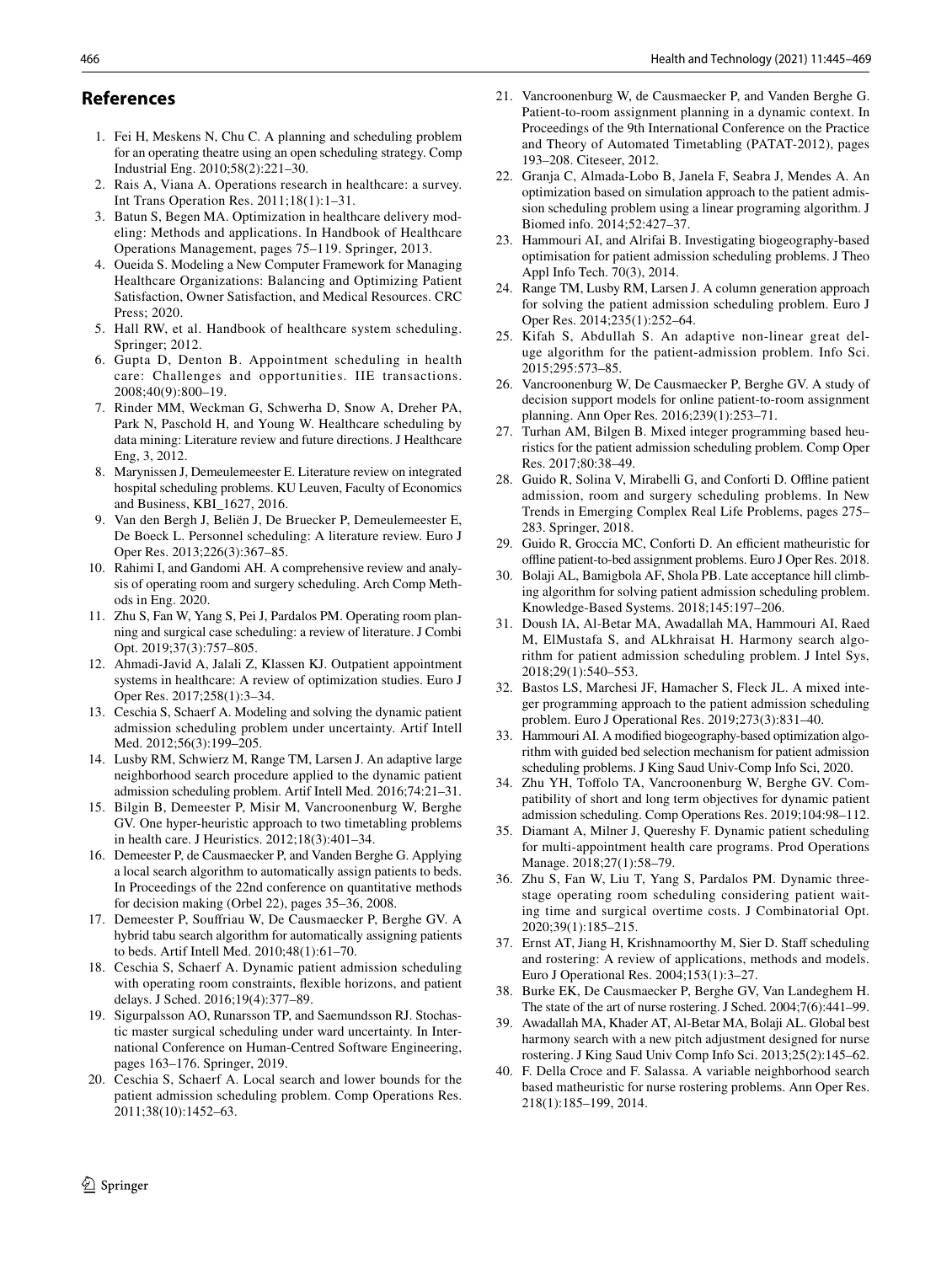- <span id="page-22-1"></span><span id="page-22-0"></span> 42. McCollum B, Schaerf A, Paechter B, McMullan P, Lewis R, Parkes AJ, Gaspero LD, Qu R, Burke EK. Setting the research agenda in automated timetabling: The second international timetabling competition. Info J Comp. 2010;22(1):120–30.
- <span id="page-22-2"></span> 43. Pillay N, and Qu R. Nurse rostering problems. In Hyper-Heuristics: Theory and Applications, 2018;61–66. Springer.
- <span id="page-22-3"></span> 44. Smet P. Nurse rostering: models and algorithms for theory, practice and integration with other problems. 2015.
- <span id="page-22-4"></span> 45. Rajeswari M, Amudhavel J, Pothula S, Dhavachelvan P. Directed bee colony optimization algorithm to solve the nurse rostering problem. Comp Intell Neurosci. 2017;2017:
- <span id="page-22-5"></span> 46. Awadallah MA, Al-Betar MA, Khader AT, Bolaji AL, Alkoffash M. Hybridization of harmony search with hill climbing for highly constrained nurse rostering problem. Neural Comp Appl. 2017;28(3):463–82.
- <span id="page-22-6"></span> 47. Awadallah MA, Bolaji AL, Al-Betar MA. A hybrid artificial bee colony for a nurse rostering problem. Appl Soft Comp. 2015;35:726–39.
- <span id="page-22-7"></span> 48. Santos HG, Toffolo TA, Gomes RA, Ribas S. Integer programming techniques for the nurse rostering problem. Ann Oper Res. 2016;239(1):225–51.
- <span id="page-22-8"></span> 49. Dang NTT, Ceschia S, Schaerf A, de Causmaecker P, and Haspeslagh S. Solving the multi-stage nurse rostering problem. In Proceedings of the 11th international conference of the practice and theory of automated timetabling. 2016;473–475.
- <span id="page-22-9"></span> 50. Mischek F, and Musliu N. Integer programming model extensions for a multi-stage nurse rostering problem. Ann Oper Res. 2017;1–21.
- <span id="page-22-10"></span> 51. Legrain A, Omer J, and Rosat S. A rotation-based branch-andprice approach for the nurse scheduling problem. Math Prog Comp. 2019;1–34.
- <span id="page-22-11"></span> 52. Ceschia S, Guido R, and Schaerf A. Solving the static inrc-ii nurse rostering problem by simulated annealing based on large neighborhoods. Ann Oper Res. 2020;1–19.
- <span id="page-22-12"></span> 53. Chen PS, and Zeng ZY. Developing two heuristic algorithms with metaheuristic algorithms to improve solutions of optimization problems with soft and hard constraints: An application to nurse rostering problems. Appl Soft Comp. 2020;106336.
- <span id="page-22-13"></span> 54. Turhan AM, and Bilgen B. A hybrid fix-and-optimize and simulated annealing approaches for nurse rostering problem. Comp Industrial Eng. 2020;106531.
- <span id="page-22-20"></span> 55. Yabing N, Bing W, and Xingbao H. An adaptive method with local search for nurse rostering problem. In 2015 34th Chinese Control Conference (CCC). 2015;2726–2731. IEEE.
- <span id="page-22-21"></span> 56. Strandmark P, Qu Y, and Curtois T. First-order linear programming in a column generation based heuristic approach to the nurse rostering problem. Comp Opera Res. 2020;104945.
- <span id="page-22-22"></span> 57. Hadwan M, Ayob M, Rassam MA, and Hezam EA. Deluge harmony search algorithm for nurse rostering problems. In 2019 First International Conference of Intell Comp Eng (ICOICE). 2019;1–5. IEEE.
- <span id="page-22-23"></span> 58. Vu SN, Nguyen MHN, Duc LM, Baril C, Gascon V, Dinh TB. Iterated local search in nurse rostering problem. In Proceedings of the Fourth Symposium on Info Com Tech. 2013;71–80.
- <span id="page-22-24"></span> 59. Zhuo X, Huang H, Cai Z, and Hu H. An hybrid evolutionary algorithm with scout bee global search strategy for chinese nurse rostering problems. In 2015 IEEE Congress on Evolutionary Computation (CEC). 2015;769–775. IEEE.
- <span id="page-22-25"></span> 60. Arajy YZ, Abdullah S, Kifah S. Non-liner great deluge algorithm for handling nurse rostering problem. Int J Appl Eng Res. 2017;12(15):4959–66.
- <span id="page-22-26"></span> 61. Hadwan M, Ayob M, Al-Hagery M, and Al-Tamimi BN. Climbing harmony search algorithm for nurse rostering problems. In International Conference of Reliable Information and Communication Technology. 2018;74–83. Springer.
- <span id="page-22-27"></span> 62. Ramli R, Abd Rahman R, Rohim N. A hybrid ant colony optimization algorithm for solving a highly constrained nurse rostering problem. J Info Comm Tech. 2019;18(3):305–326.
- <span id="page-22-28"></span> 63. Nie T, Wang B, and Zhang X. Hybrid harmony search algorithm for nurse rostering problem. In Harmony Search Algorithm. 2016;109–120. Springer.
- <span id="page-22-29"></span> 64. Awadallah MA, Khader AT, Al-Betar MA, and Bolaji AL. Hybrid harmony search for nurse rostering problems. In 2013 IEEE Symposium on Computational Intelligence in Scheduling (CISched), 2013;60–67. IEEE.
- <span id="page-22-30"></span> 65. Abobaker RA, Ayob M, and Hadwan M. Greedy constructive heuristic and local search algorithm for solving nurse rostering problems. In 2011 3rd Conference on Data Mining and Optimization (DMO). 2011;194–198. IEEE.
- <span id="page-22-31"></span> 66. Yin PY, Chiang YT. Cyber swarm algorithms for multi-objective nurse rostering problem. Int J Innovative Comp, Info Control. 2013;9(5):2043–63.
- <span id="page-22-32"></span> 67. Rae C, and Pillay N. Investigation into an evolutionary algorithm hyperheuristic for the nurse rostering problem. In Proceedings of the 10th International Conference on the Practice and Theory of Automated, PATAT, pages 527–532, 2014.
- <span id="page-22-33"></span> 68. Wu JJ, Lin Y, Zhan ZH, Chen WN, Lin TB, and Chen JY. An ant colony optimization approach for nurse rostering problem. In 2013 IEEE International Conference on Systems, Man, and Cybernetics, pages 1672–1676. IEEE, 2013.
- <span id="page-22-34"></span> 69. Jin SH, Yun HY, Jeong SJ, Kim KS. Hybrid and cooperative strategies using harmony search and artificial immune systems for solving the nurse rostering problem. Sustainability. 2017;9(7):1090.
- <span id="page-22-14"></span> 70. Pariente JMM. Operating theatre planning and scheduling in reallife settings: Problem analysis, models, and solution procedures. PhD thesis, Universidad de Sevilla, 2016.
- <span id="page-22-15"></span> 71. Guerriero F, Guido R. Operational research in the management of the operating theatre: a survey. Health care management science. 2011;14(1):89–114.
- <span id="page-22-16"></span> 72. Cardoen B, Demeulemeester E, Beliën J. Operating room planning and scheduling: A literature review. Euro J Oper Res. 2010;201(3):921–32.
- <span id="page-22-17"></span> 73. Denton B, Viapiano J, Vogl A. Optimization of surgery sequencing and scheduling decisions under uncertainty. Health care management science. 2007;10(1):13–24.
- <span id="page-22-18"></span>Levine WC, Dunn PF. Optimizing operating room scheduling. Anesthesiology clinics. 2015;33(4):697–711.
- <span id="page-22-19"></span> 75. Romanyuk A, Silva A. Optimization of an operating room surgical schedule. Louis: Ese. wustl. edu. Washingon University in St; 2012.
- <span id="page-22-35"></span> 76. Xiang W, Yin J, Lim G. An ant colony optimization approach for solving an operating room surgery scheduling problem. Comp Industrial Eng. 2015;85:335–45.
- <span id="page-22-36"></span> 77. Van Huele C, Vanhoucke M. Analysis of the integration of the physician rostering problem and the surgery scheduling problem. J Med Sys. 2014;38(6):43.
- <span id="page-22-37"></span> 78. Roland B, Di Martinelly C, Riane F, Pochet Y. Scheduling an operating theatre under human resource constraints. Comp Industrial Eng. 2010;58(2):212–20.
- <span id="page-22-38"></span> 79. Magerlein JM, Martin JB. Surgical demand scheduling: a review. Health services research. 1978;13(4):418.
- <span id="page-22-39"></span> 80. Samudra M, Van Riet C, Demeulemeester E, Cardoen B, Vansteenkiste N, Rademakers FE. Scheduling operating rooms: achievements, challenges and pitfalls. J Sched. 2016;19(5):493–525.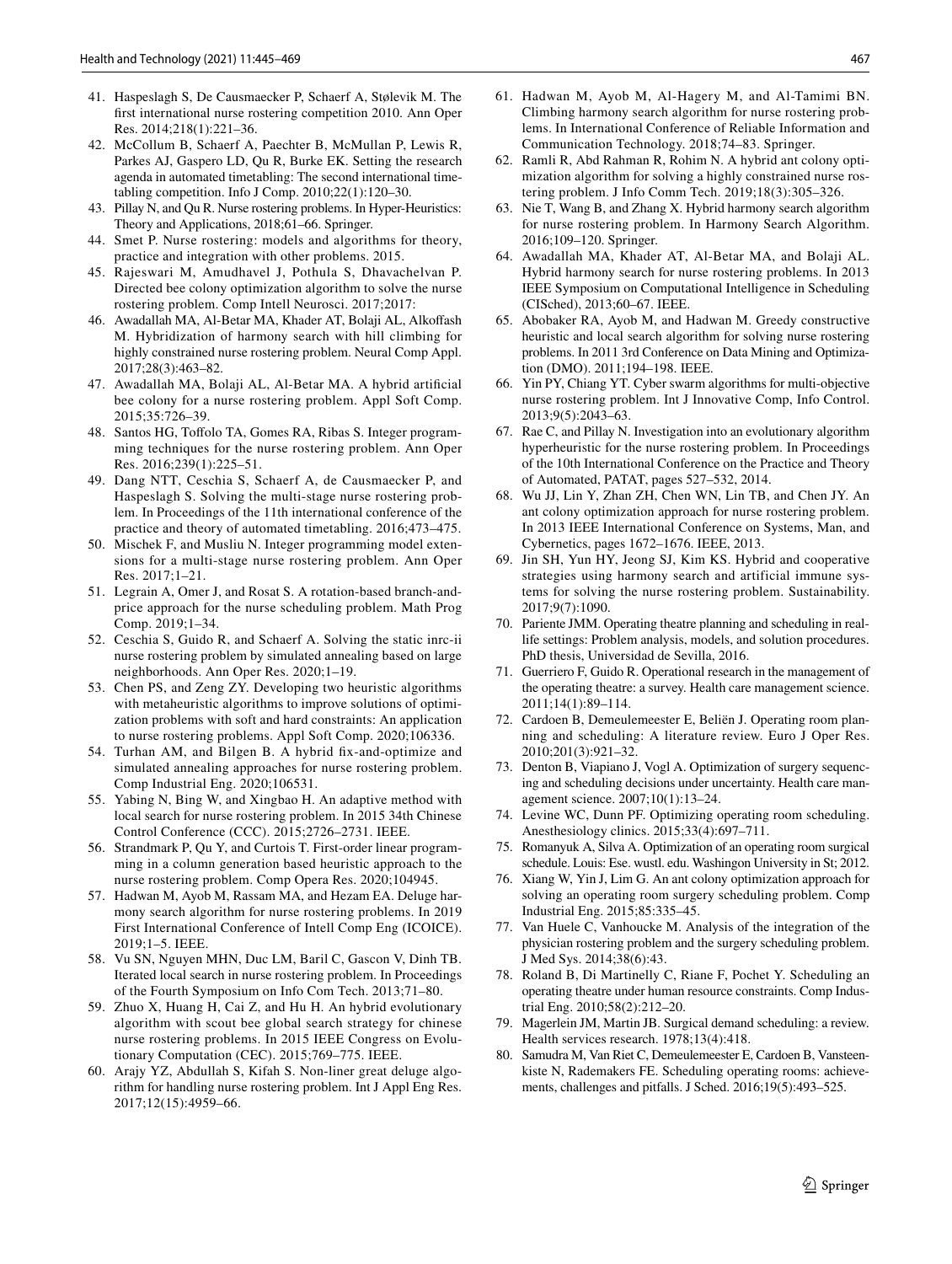- <span id="page-23-0"></span> 81. Addis B, Carello G, Grosso A, Tànfani E. Operating room scheduling and rescheduling: a rolling horizon approach. Flexible Services and Manufacturing Journal. 2016;28(1–2):206–32.
- <span id="page-23-1"></span> 82. Kamran MA, Karimi B, Dellaert N. Uncertainty in advance scheduling problem in operating room planning. Comp Industrial Eng. 2018;126:252–68.
- <span id="page-23-2"></span> 83. Leeftink G, Hans EW. Case mix classification and a benchmark set for surgery scheduling. J Sched. 2018;21(1):17–33.
- <span id="page-23-3"></span> 84. Batun S, Denton BT, Huschka TR, Schaefer AJ. Operating room pooling and parallel surgery processing under uncertainty. Info J Comp. 2011;23(2):220–37.
- <span id="page-23-6"></span> 85. Latorre-Núñez G, Lüer-Villagra A, Marianov V, Obreque C, Ramis F, Neriz L. Scheduling operating rooms with consideration of all resources, post anesthesia beds and emergency surgeries. Comp Industrial Eng. 2016;97:248–57.
- <span id="page-23-7"></span> 86. Molina-Pariente JM, Hans EW, Framinan JM. A stochastic approach for solving the operating room scheduling problem. Flex Serv Manu J. 2018;30(1–2):224–51.
- <span id="page-23-8"></span> 87. Kroer LR, Foverskov K, Vilhelmsen C, Hansen AS, Larsen J. Planning and scheduling operating rooms for elective and emergency surgeries with uncertain duration. Oper Res Healthcare. 2018;19:107–19.
- <span id="page-23-9"></span> 88. Xiang W. A multi-objective aco for operating room scheduling optimization. Nat Comp. 2017;16(4):607–17.
- <span id="page-23-10"></span> 89. Lee S, and Yih Y. Surgery scheduling of multiple operating rooms under uncertainty and resource constraints of post-anesthesia care units. In IIE Annual Conference. Proceedings, page 1. Institute of Industrial and Systems Engineers (IISE), 2012.
- <span id="page-23-11"></span> 90. Ansarifar J, Tavakkoli-Moghaddam R, Akhavizadegan F, and Amin SH. Multi-objective integrated planning and scheduling model for operating rooms under uncertainty. Proceedings of the Institution of Mechanical Engineers, Part H: J Eng Med, 232(9):930–948, 2018.
- <span id="page-23-12"></span> 91. Akbarzadeh B, Moslehi G, Reisi-Nafchi M, Maenhout B. A diving heuristic for planning and scheduling surgical cases in the operating room department with nurse re-rostering. J Sched, pages 1–24, 2020.
- <span id="page-23-13"></span> 92. Varmazyar M, Akhavan-Tabatabaei R, Salmasi N, Modarres M. Operating room scheduling problem under uncertainty: Application of continuous phase-type distributions. IISE Transactions. 2020;52(2):216–35.
- <span id="page-23-14"></span> 93. Akbarzadeh B, Moslehi G, Reisi-Nafchi M, Maenhout B. The re-planning and scheduling of surgical cases in the operating room department after block release time with resource rescheduling. Euro J Oper Res. 2019;278(2):596–614.
- <span id="page-23-15"></span> 94. Ali HH, Lamsali H, Othman SN. Operating rooms scheduling for elective surgeries in a hospital affected by war-related incidents. J Med Sys. 2019;43(5):139.
- <span id="page-23-16"></span> 95. D. Clavel, D. Botez, C. Mahulea, and J. Albareda. Software tool for operating room scheduling in a spanish hospital department. In 2018 22nd International Conference on System Theory, Control and Computing (ICSTCC), pages 413–420. IEEE, 2018.
- <span id="page-23-17"></span> 96. Belkhamsa M, Jarboui B, Masmoudi M. Two metaheuristics for solving no-wait operating room surgery scheduling problem under various resource constraints. Comp Ind Eng. 2018;126:494–506.
- <span id="page-23-18"></span> 97. Timuçin T, and Biroğul S. Effect the number of reservations on implementation of operating room scheduling with genetic algorithm. In The International Conference on Artificial Intelligence and Applied Mathematics in Engineering. 2019;252–265. Springer.
- <span id="page-23-19"></span> 98. Khaniyev T, Kayiş E, Güllü R. Next-day operating room scheduling with uncertain surgery durations: Exact analysis and heuristics. Euro J Oper Res. 2020.
- <span id="page-23-20"></span> 99. Lin TK, and Chou YY. A hybrid genetic algorithm for operating room scheduling. Health Care Management Science, pages 1–15, 2019.
- <span id="page-23-21"></span> 100. Timucin T, and Birogul S. Implementation of operating room scheduling with genetic algorithm and the importance of repair operator. In 2018 2nd International Symposium on Multidisciplinary Studies and Innovative Technologies (ISMSIT), pages 1–6. IEEE, 2018.
- <span id="page-23-22"></span> 101. Aringhieri R, Landa P, Soriano P, Tànfani E, Testi A. A two level metaheuristic for the operating room scheduling and assignment problem. Comp Oper Res. 2015;54:21–34.
- <span id="page-23-23"></span> 102. L. I. Almaneea and M. I. Hosny. A two level hybrid bees algorithm for operating room scheduling problem. In Science and Information Conference, pages 272–290. Springer, 2018.
- <span id="page-23-24"></span> 103. Mateus C, Marques I, Captivo ME. Local search heuristics for a surgical case assignment problem. Oper Res Healthcare. 2018;17:71–81.
- <span id="page-23-4"></span> 104. Gul S, Denton BT, Fowler JW, Huschka T. Bi-criteria scheduling of surgical services for an outpatient procedure center. Prod Oper Manage. 2011;20(3):406–17.
- <span id="page-23-5"></span> 105. Riise A, Mannino C, Burke EK. Modelling and solving generalised operational surgery scheduling problems. Comp Oper Res. 2016;66:1–11.
- <span id="page-23-28"></span> 106. Bruni M, Beraldi P, Conforti D. A stochastic programming approach for operating theatre scheduling under uncertainty. IMA J Manage Math. 2015;26(1):99–119.
- <span id="page-23-29"></span> 107. Chaabane S, Meskens N, Guinet A, Laurent M. Comparison of two methods of operating theatre planning: application in belgian hospital. J Sys Sci Sys Eng. 2008;17(2):171–86.
- <span id="page-23-26"></span> 108. Denton BT, Miller AJ, Balasubramanian HJ, and Huschka TR. Optimal allocation of surgery blocks to operating rooms under uncertainty. Oper Res. 58(4-part-1):802–816, 2010.
- <span id="page-23-30"></span> 109. Fei H, Chu C, Meskens N, Artiba A. Solving surgical cases assignment problem by a branch-and-price approach. Int J Prod Eco. 2008;112(1):96–108.
- <span id="page-23-31"></span> 110. Fügener A, Hans EW, Kolisch R, Kortbeek N, Vanberkel PT. Master surgery scheduling with consideration of multiple downstream units. Euro J Oper Res. 2014;239(1):227–36.
- <span id="page-23-32"></span> 111. Hans E, Wullink G, Van Houdenhoven M, Kazemier G. Robust surgery loading. Euro J Oper Res. 2008;185(3):1038–50.
- <span id="page-23-33"></span> 112. Herring WL, Herrmann JW. The single-day surgery scheduling problem: sequential decision-making and threshold-based heuristics. OR spectrum. 2012;34(2):429–59.
- <span id="page-23-34"></span> 113. Mannino C, Nilssen EJ, Nordlander TE. A pattern based, robust approach to cyclic master surgery scheduling. J Sched. 2012;15(5):553–63.
- <span id="page-23-35"></span> 114. Marques I, Captivo ME, Pato MV. An integer programming approach to elective surgery scheduling. OR spectrum. 2012;34(2):407–27.
- <span id="page-23-36"></span> 115. Min D, Yih Y. An elective surgery scheduling problem considering patient priority. Comp Oper Res. 2010;37(6):1091–9.
- <span id="page-23-27"></span> 116. Saremi A, Jula P, ElMekkawy T, Wang GG. Appointment scheduling of outpatient surgical services in a multistage operating room department. Int J Prod Eco. 2013;141(2):646–58.
- <span id="page-23-37"></span> 117. Zhang Z, Xie X. Simulation-based optimization for surgery appointment scheduling of multiple operating rooms. IIE Transactions. 2015;47(9):998–1012.
- <span id="page-23-38"></span> 118. Bai M, Storer RH, Tonkay GL. A sample gradient-based algorithm for a multiple-or and pacu surgery scheduling problem. IISE Transactions. 2017;49(4):367–80.
- <span id="page-23-25"></span> 119. Siqueira CL, Arruda EF, Bahiense L, Bahr GL, Motta GR. Long-term integrated surgery room optimization and recovery ward planning, with a case study in the brazilian national institute of traumatology and orthopedics (into). Euro J Oper Res. 2018;264(3):870–83.